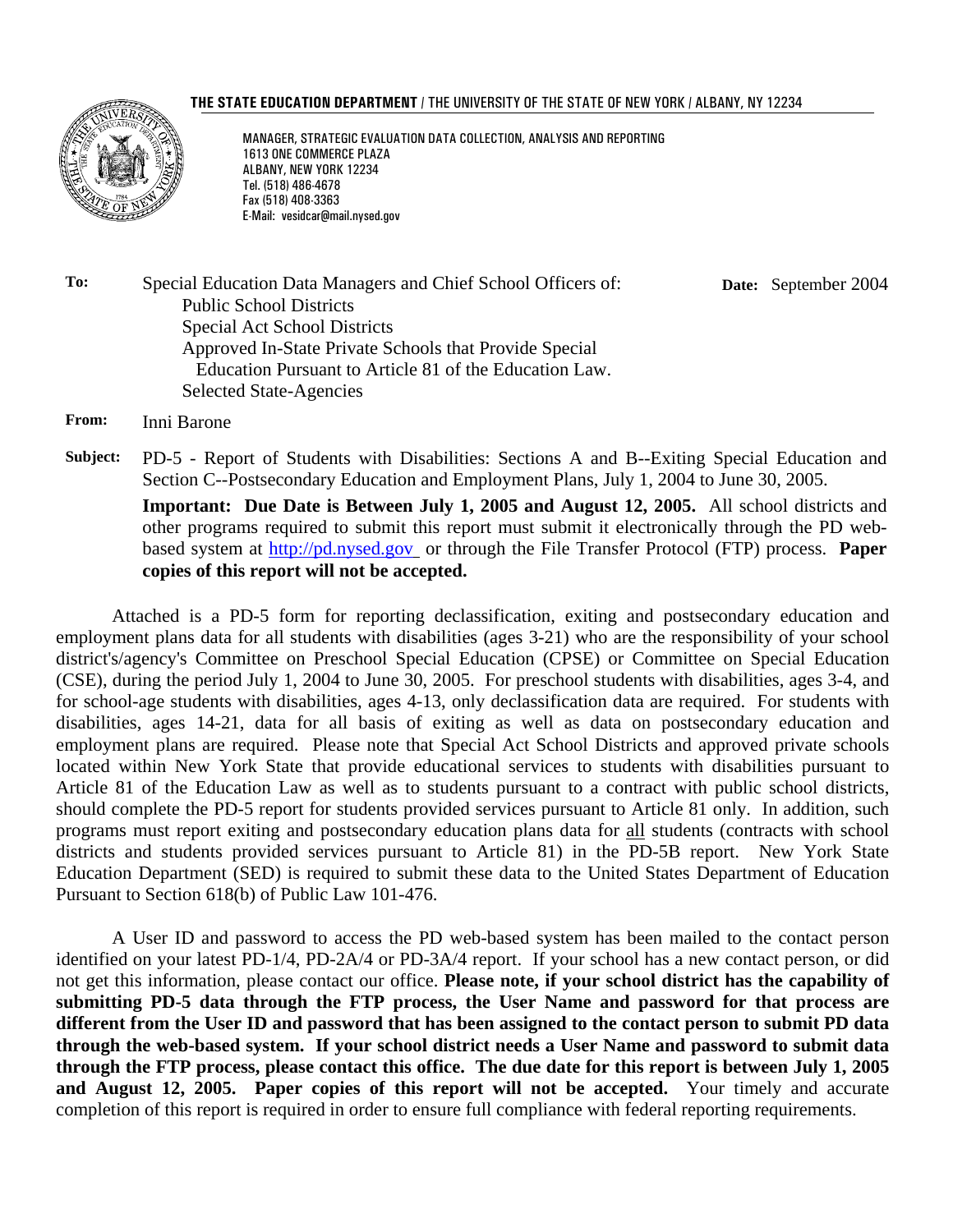Compared to the PD-5 form for 2003-2004, the 2004-2005, PD-5 has been revised in the following ways:

- The "Moved, Not Known to be Continuing" basis of exit category is removed from Section B and Section C. Such students are to be reported under the "Dropped Out" category.
- In Section A, Column A, Preschool-age is revised from "Ages 3-5" to "Ages 3-4". Children who are 5 years of age on December 1, 2004 are school-age children and if they are declassified at age 5, should be reported in Section A, Column C.
- Section B, Column J is revised to collect the number of students with disabilities who earned a Career and Technical Education (CTE) credential by type of diploma. See Definition of "CTE Credential" on page 3. In the past, Column J was used to collect the number of students with disabilities who received testing accommodations.
- Directions are included to indicate that Local Certificates may not be issued after February 1, 2005.

For the 2004-2005 school year, SED will analyze exiting and post secondary plans data submitted by school districts through the STEP reporting system and the PD-5 reporting system. If it is determined that data from the STEP reporting system will meet federal and State reporting requirements, the separate data collected through the PD-5 report will be discontinued for the 2005-06 and subsequent school years. The Department is moving towards an individual student level data collection system and will eventually discontinue collecting aggregated data. For this reason, special education personnel should collaborate with appropriate school district personnel (school district STEP coordinator) to ensure the same data are submitted through both PD-5 and the STEP reporting systems for the 2004-05 school year. If you have any questions regarding reporting consistent data for students with disabilities through both systems, please contact the Strategic Evaluation Data Collection, Analysis and Reporting (SEDCAR) Unit.

During 2004-2005, SEDCAR personnel may be available to conduct a limited number of regional training programs regarding the special education data collected through the PD forms. If you feel that such training would be useful to the data managers in your area, please contact your local Special Education Training and Resource Center (SETRC). The data collected through the PD forms are used in one or more of the following reports and activities:

- Annual Performance Report For Special Education
- Pocketbook of Goals and Results for Individuals with Disabilities
- Chapter 655 Report to the Governor and the Legislature on the Status of the State's Schools
- Special Education Quality Assurance Reviews
- School Report Cards
- BOCES Report Cards
- Charter School Report Cards
- Calculations to identify instances of possible race/ethnicity disproportionality
- Other reports required by State or federal statutes
- Summary reports for public information to be placed on the Department's website
- Evaluation of programs and policies

If you have any questions or are in need of assistance in completing this report, please contact the SEDCAR Unit by using the contact information provided in the letterhead. Thank you.

#### Attachment

cc: Rebecca H. Cort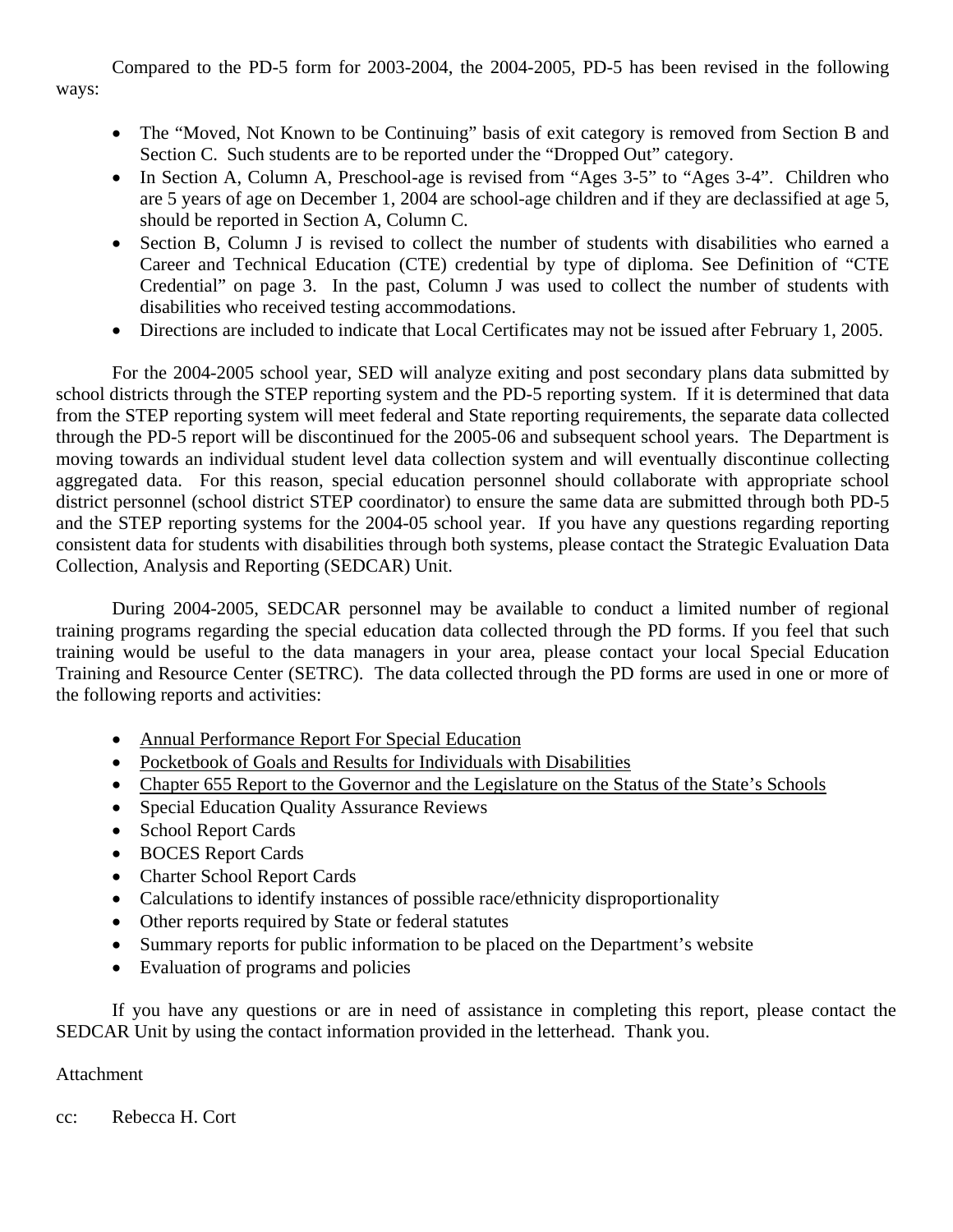### *PD-5 - Report of Students with Disabilities: Sections A and B: Exiting Special Education Section C: Post Secondary Education and Employment Plans July 1, 2004 to June 30, 2005*

- **Instructions:** 1. Please submit these data electronically at http://pd.nysed.gov or through the FTP process between July 1, 2005 and August 12, 2005. Paper copies of this report will not be accepted.
	- 2. Retain one copy (and supporting documentation) in your district/agency for reference and audit purposes. The required retention period ends June 30, 2011.
	- 3. Carefully read the Instructions and Definitions on the following pages.
	- 4. If you have questions about this report, please call (518) 486-4678, or e-mail your questions to vesidcar@mail.nysed.gov

 $\Box$  Check this box if no students exited special education (including students declassified) between the ages of 3 and 21 within the report period. If this box is checked, and you have submitted this information through our website at http://pd.nysed.gov your report is complete.

|                                 | District/School/Agency Information |  |  |  |  |  |  |  |  |  |  |  |  |  |  |
|---------------------------------|------------------------------------|--|--|--|--|--|--|--|--|--|--|--|--|--|--|
| (Enter 12-digit SED Code Below) |                                    |  |  |  |  |  |  |  |  |  |  |  |  |  |  |
|                                 |                                    |  |  |  |  |  |  |  |  |  |  |  |  |  |  |
| DISTRICT/SCHOOL/AGENCY NAME     |                                    |  |  |  |  |  |  |  |  |  |  |  |  |  |  |
| <b>ADDRESS</b>                  |                                    |  |  |  |  |  |  |  |  |  |  |  |  |  |  |
|                                 |                                    |  |  |  |  |  |  |  |  |  |  |  |  |  |  |
|                                 |                                    |  |  |  |  |  |  |  |  |  |  |  |  |  |  |

|                       | <b>Contact Person Information*</b> |
|-----------------------|------------------------------------|
| <b>NAME</b>           |                                    |
| <b>TITLE</b>          |                                    |
| <b>TELEPHONE</b>      | <b>FAX</b>                         |
| <b>E-MAIL ADDRESS</b> |                                    |

\*All correspondence from the address at the top of this page will be directed to the contact person reported in the PD web-based system at http://pd.nysed.gov. You may update the contact person at any time through the PD web-based system located at http://pd.nysed.gov.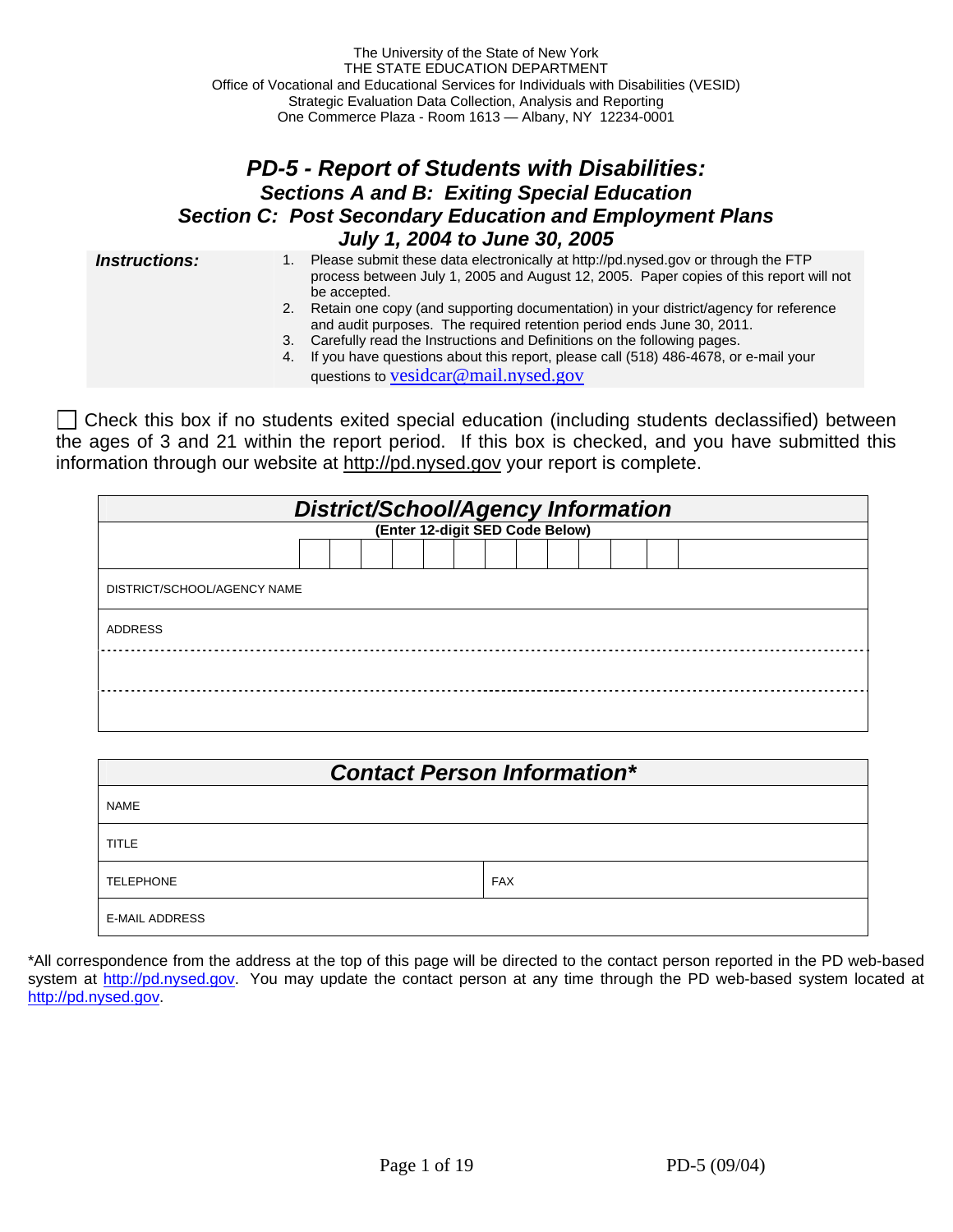## **Definitions and Instructions for Completing the PD-5 Report**

- 1. Report information for all students with disabilities (ages 3-21) who were the responsibility of your CPSE or CSE. For public school districts, this includes students who are provided special education in approved private schools, other public school districts, BOCES, State-Operated and State-Supported Schools, and Charter Schools. Public school districts should also include data for students with disabilities who resided in the district at the time they were placed in out-of-State approved residential schools by the courts or other agencies. In Sections A and B, report the number who exited special education through the basis listed. In Section C, report the postsecondary education and employment plans of students with disabilities by the basis of exiting. Please note that Special Act School Districts and other approved private schools that are located within New York State and provide special education services for students with disabilities pursuant to Article 81 and through contracting with public school districts should complete the PD-5 report for students with disabilities that are provided special education pursuant to Article 81 only. In addition, these schools must also complete a PD-5B report for students provided special education pursuant to Article 81 and through contracting with public school districts.
- 2. Wherever data is requested by student age, the age should be reported as of December 1, 2004 (e.g., a student who is 14 years and 10 months of age on December 1, 2004, should be reported as age 14).
- 3. Students with disabilities' race/ethnicity must be reported consistently on all PD forms and other Department data collection instruments. Each student must be reported in only one of the race/ethnicity categories described below. We recommend the parents be provided an opportunity to designate their children as belonging to the one category. If they are unable to choose among the categories, school district personnel must use their best judgement and report the student in the category based on the group to which the student appears to belong, identifies with, or is regarded in the community as belonging.

**American Indian/Alaskan Native:** A person having origins in any of the original peoples of North and South America (including Central America) and who maintains tribal affiliation or community attachment.

**Asian or Pacific Islander:** A person having origins in any of the original peoples of the Far East, Southeast Asia, the Indian subcontinent, or the Pacific Islands, including, for example, Cambodia, China, India, Japan, Korea, Malaysia, Pakistan, the Philippine Islands, Thailand, and Vietnam. The Pacific Islands include Hawaii, Guam, and Samoa.

**Black or African American (not Hispanic):** A person having origins in any of the Black racial groups of Africa.

**Hispanic or Latino:** A person of Cuban, Mexican, Puerto Rican, South or Central American, or other Spanish culture or origin, regardless of race.

**White (not Hispanic):** A person having origins in any of the original peoples of Europe, the Middle East, or North Africa.

- 4. On pages 5-18 of the report, the totals for Age (Column I), Gender (Columns K and L), and Race/Ethnicity (Columns M-Q) must be equal.
- 5. In general, exiting students with disabilities should be reported once, with few exceptions; as provided in the following examples:
	- A student who is declassified and returned to general education several times, should be reported once each year that he or she is returned to general education, on pages 4-18.
	- A student who receives a local diploma with a Regents endorsement should be reported in either Line 1 (Regents Diploma-Honors) or Line 2 (Regents Diploma-Regular) on pages 5-18.
	- A student, who previously received an IEP diploma, has continued in the special education program and does not receive a higher diploma should **NOT** be counted again.
	- A student who previously received an IEP diploma, has continued in their special education program and receives a Regents, local or High School Equivalency diploma, should be included in the count for the given diploma (Lines 1-4) on pages 5-18. A student who previously dropped out of school, re-enters school or some other State agency program, and receives a diploma from this school district should be reported in the count for the given diploma (Lines 1-6) on pages 5-18. If, however, the same student drops out again, in a different school year, without receiving a diploma or certificate, the student should not be reported again.
- 6. If you have any questions or are in need of assistance in completing this report, please contact the SEDCAR Unit by telephoning (518) 486-4678, or e-mail your questions to vesidcar@mail.nysed.gov

# **Sections A and B Instructions and Definitions**

| <b>Item</b>                            | <b>Definition</b>                                                                               |
|----------------------------------------|-------------------------------------------------------------------------------------------------|
| Declassified While Still of Preschool- | Report the total only of all preschool-age students who were declassified by a Committee on     |
| age.                                   | Preschool Special Education during July 1, 2004 - June 30, 2005. These declassified             |
| (Section A, Column A)                  | preschool-age students are not age eligible to enroll in kindergarten programs during the 2005- |
|                                        | 2006 school year.                                                                               |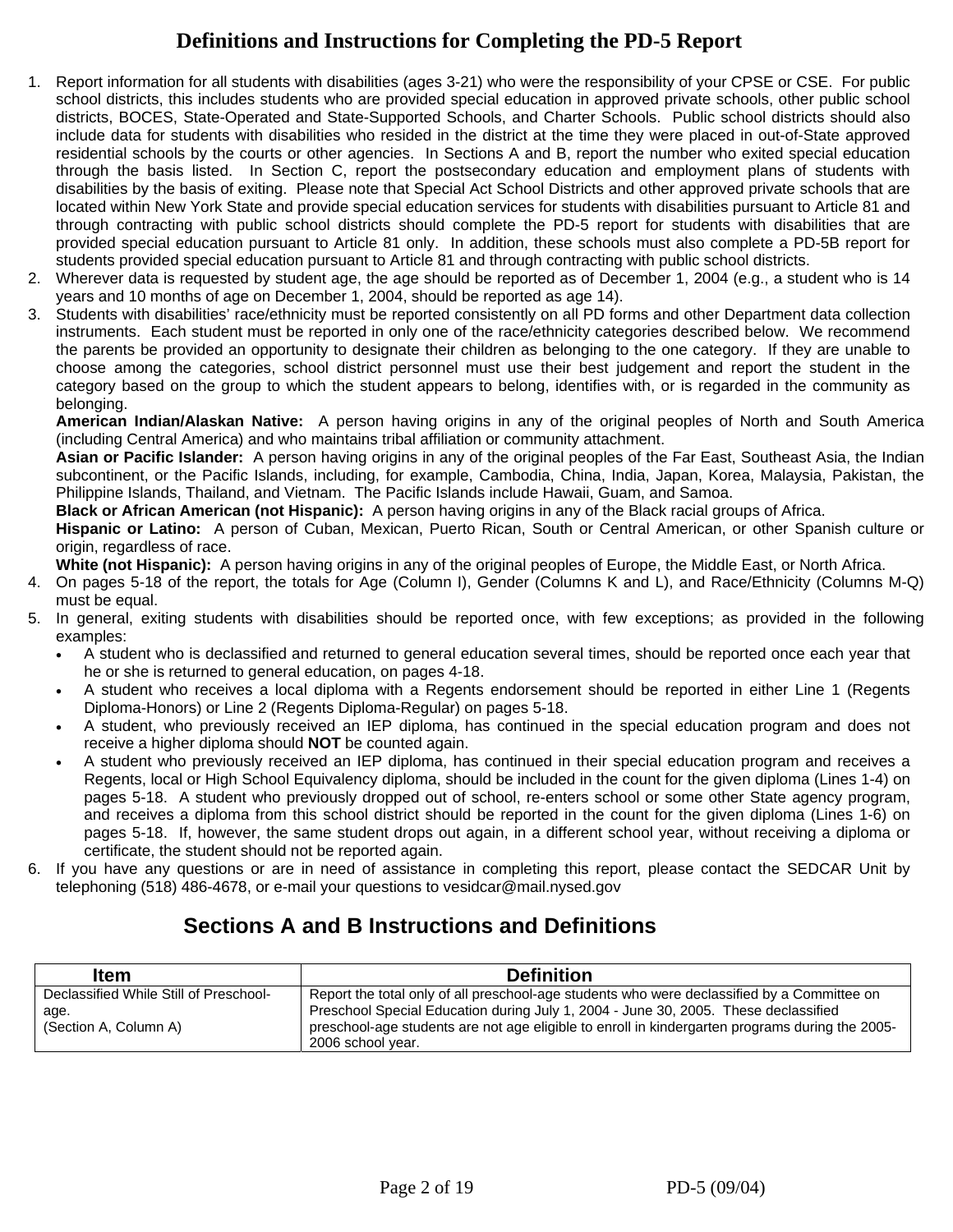| <b>Transitioning from Preschool Special</b><br>were either not referred to CSE for school-age special education or if referred were determined<br>Education to School-age Programs<br>to be ineligible for school-age special education services. Report students in this column if they<br>(Section A, Column B)<br>were declassified by May or June 2005, and were not provided preschool services during July<br>and August preceding their entrance into school-age programs. Declassification data for<br>preschool students who were provided special education services during July and August 2005<br>should be reported in next year's PD-5 report.<br>Column J - CTE Credential<br>CTE Technical Endorsement: Report the number of students with disabilities who earned a<br>Local or Regents diploma with a Career and Technical Education (CTE) Technical<br>Section B, Reports 1-14<br>endorsement. Requirements for earning a CTE Technical endorsement may be found in<br>8NYCRR 100.5<br>Career and Technical Education (CTE) Skills Achievement Profile: Report the number of<br>students with disabilities who received an Individualized Education Program (IEP) Diploma or<br>Local Certificate, who participated in a Career and Technical Education program, and received<br>a CTE Skills Achievement Profile. See information about this credential at<br>http://www.emsc.nysed.gov/workforce/cteskillsachievementprofile/home.html<br>Students who received a local high school diploma with the Regents endorsement "With<br>Regents Diploma<br>(Honors)<br>Honors."<br>(Section B, Line 1 on pages 5-18)<br>Students who received a local high school diploma with a "Regular" Regents endorsement (8<br>Regents Diploma<br>(Regular)<br>NYCRR 100.5).<br>(Section B, Line 2 on pages 5-18)<br>Students who received a local high school diploma without a Regents endorsement (8 NYCRR<br>Local Diploma<br>(Section B, Line 3 on pages 5-18)<br>$100.5$ ).<br>High School Equivalency Diploma<br>Students who received a State High School Equivalency Diploma who were dually enrolled in a<br>(Section B, Line 4 on pages 5-18)<br>secondary education and an Alternative High School Equivalency Preparation Program or a<br>High School Equivalency Preparation Program (8NYCRR 100.7). These Diplomas are also<br>referred to as GED Diplomas.<br>Students who received a High School Individualized Education Program Diploma (8 NYCRR<br>Individualized Education Program<br>Diploma (Section B, Line 5 on pages 5-<br>$100.9$ ).<br>18)<br>Local Certificate (Section B, Line 6 on<br>Students who received a Local Certificate (8 NYCRR 100.6). These certificates may not be<br>issued after February 1, 2005.<br>pages 5-18)<br>Declassified and Returned to General<br>Students who were classified by the CSE due to a disability and received special education<br>between July 1, 2004 - June 30, 2005, and are declassified between July 1, 2004 - June 30,<br>Education<br>(Section A, Columns C & D and Section<br>2005 and returned to general education. These students no longer have an IEP and receive all<br>B, Line 7 on pages 5-18)<br>educational services from a general education program including testing accommodations if<br>indicated on the last IEP as recommended upon declassification. Report students who were<br>declassified during this time period, even though they will begin general education programs<br>during the next time period. If the student is receiving "declassification support services", the<br>student should be reported declassified only in the year in which declassification occurred. If<br>the student is getting "transitional support services", the student has not been declassified, so<br>should not be reported as declassified.<br>Students who were enrolled in school at the age of 21 (turned 21 after September 1, 2004, and<br>Reached Maximum Age<br>(Section B, Line 8 on pages 5-18)<br>who did not receive a diploma or certificate or exit special education by any other basis of<br>exiting.)<br>Report the number of students who died during this report period.<br>Died (Section B, Line 9 on pages 5-18)<br>Moved - Known To Be Continuing<br>Students who moved out of the school district's catchment area, or left the State agency<br>(Section B, Line 10 on pages 5-18)<br>program and are known to be continuing in another educational program. A student should be<br>reported here if another school district or program has requested a transcript or if the school<br>has other documentation indicating students' continuing enrollment. There need not be<br>evidence that such students are continuing in special education, only that they are continuing in<br>another educational program. This line includes students who are placed in Child Care<br>Institutions by the courts or social service agencies. In the absence of any documentation, the<br>student should be reported in Line 11, Dropped Out.<br>Students who were enrolled at some point in the reporting year, were not enrolled at the end of<br>Dropped Out (Section B, Line 11 on<br>the reporting year, and did not exit through any of the other basis described (lines 1-10 on<br>pages 5-18)<br>pages 5-18). This line includes dropouts, moved, not known to be continuing, runaways,<br>expulsions, status unknown, and other students who left school. Dropouts at ages 14 and 15<br>should only be reported after all attempts to enforce attendance requirements have failed.<br>Total (Section B, Line 12, Column I on<br>This total should represent all students (age 14-21) who exited. | <b>Enrolled in General Education Without</b><br>a Disability Classification After | Report the total only of all students who received preschool special education services<br>pursuant to Section 4410 or 4201 of the Education Law just prior to becoming school-age and |
|-----------------------------------------------------------------------------------------------------------------------------------------------------------------------------------------------------------------------------------------------------------------------------------------------------------------------------------------------------------------------------------------------------------------------------------------------------------------------------------------------------------------------------------------------------------------------------------------------------------------------------------------------------------------------------------------------------------------------------------------------------------------------------------------------------------------------------------------------------------------------------------------------------------------------------------------------------------------------------------------------------------------------------------------------------------------------------------------------------------------------------------------------------------------------------------------------------------------------------------------------------------------------------------------------------------------------------------------------------------------------------------------------------------------------------------------------------------------------------------------------------------------------------------------------------------------------------------------------------------------------------------------------------------------------------------------------------------------------------------------------------------------------------------------------------------------------------------------------------------------------------------------------------------------------------------------------------------------------------------------------------------------------------------------------------------------------------------------------------------------------------------------------------------------------------------------------------------------------------------------------------------------------------------------------------------------------------------------------------------------------------------------------------------------------------------------------------------------------------------------------------------------------------------------------------------------------------------------------------------------------------------------------------------------------------------------------------------------------------------------------------------------------------------------------------------------------------------------------------------------------------------------------------------------------------------------------------------------------------------------------------------------------------------------------------------------------------------------------------------------------------------------------------------------------------------------------------------------------------------------------------------------------------------------------------------------------------------------------------------------------------------------------------------------------------------------------------------------------------------------------------------------------------------------------------------------------------------------------------------------------------------------------------------------------------------------------------------------------------------------------------------------------------------------------------------------------------------------------------------------------------------------------------------------------------------------------------------------------------------------------------------------------------------------------------------------------------------------------------------------------------------------------------------------------------------------------------------------------------------------------------------------------------------------------------------------------------------------------------------------------------------------------------------------------------------------------------------------------------------------------------------------------------------------------------------------------------------------------------------------------------------------------------------------------------------------------------------------------------------------------------------------------------------------------------------------------------------------------------------------------------------------------------------------------------------------------------------------------------------------------------------------------------------------------------------------------------------------------------------------------------------------------------------------------------------------------------------------------------------------------------------------------------------------------------------------------------------------------------------------------------------------------------------------------------------------------------------------------------------------------------------------------------------------------------------------------------------------------------------------------------------------------------------------------------------------------------------------------|-----------------------------------------------------------------------------------|----------------------------------------------------------------------------------------------------------------------------------------------------------------------------------------|
|                                                                                                                                                                                                                                                                                                                                                                                                                                                                                                                                                                                                                                                                                                                                                                                                                                                                                                                                                                                                                                                                                                                                                                                                                                                                                                                                                                                                                                                                                                                                                                                                                                                                                                                                                                                                                                                                                                                                                                                                                                                                                                                                                                                                                                                                                                                                                                                                                                                                                                                                                                                                                                                                                                                                                                                                                                                                                                                                                                                                                                                                                                                                                                                                                                                                                                                                                                                                                                                                                                                                                                                                                                                                                                                                                                                                                                                                                                                                                                                                                                                                                                                                                                                                                                                                                                                                                                                                                                                                                                                                                                                                                                                                                                                                                                                                                                                                                                                                                                                                                                                                                                                                                                                                                                                                                                                                                                                                                                                                                                                                                                                                                                                                                                                       |                                                                                   |                                                                                                                                                                                        |
|                                                                                                                                                                                                                                                                                                                                                                                                                                                                                                                                                                                                                                                                                                                                                                                                                                                                                                                                                                                                                                                                                                                                                                                                                                                                                                                                                                                                                                                                                                                                                                                                                                                                                                                                                                                                                                                                                                                                                                                                                                                                                                                                                                                                                                                                                                                                                                                                                                                                                                                                                                                                                                                                                                                                                                                                                                                                                                                                                                                                                                                                                                                                                                                                                                                                                                                                                                                                                                                                                                                                                                                                                                                                                                                                                                                                                                                                                                                                                                                                                                                                                                                                                                                                                                                                                                                                                                                                                                                                                                                                                                                                                                                                                                                                                                                                                                                                                                                                                                                                                                                                                                                                                                                                                                                                                                                                                                                                                                                                                                                                                                                                                                                                                                                       |                                                                                   |                                                                                                                                                                                        |
|                                                                                                                                                                                                                                                                                                                                                                                                                                                                                                                                                                                                                                                                                                                                                                                                                                                                                                                                                                                                                                                                                                                                                                                                                                                                                                                                                                                                                                                                                                                                                                                                                                                                                                                                                                                                                                                                                                                                                                                                                                                                                                                                                                                                                                                                                                                                                                                                                                                                                                                                                                                                                                                                                                                                                                                                                                                                                                                                                                                                                                                                                                                                                                                                                                                                                                                                                                                                                                                                                                                                                                                                                                                                                                                                                                                                                                                                                                                                                                                                                                                                                                                                                                                                                                                                                                                                                                                                                                                                                                                                                                                                                                                                                                                                                                                                                                                                                                                                                                                                                                                                                                                                                                                                                                                                                                                                                                                                                                                                                                                                                                                                                                                                                                                       |                                                                                   |                                                                                                                                                                                        |
|                                                                                                                                                                                                                                                                                                                                                                                                                                                                                                                                                                                                                                                                                                                                                                                                                                                                                                                                                                                                                                                                                                                                                                                                                                                                                                                                                                                                                                                                                                                                                                                                                                                                                                                                                                                                                                                                                                                                                                                                                                                                                                                                                                                                                                                                                                                                                                                                                                                                                                                                                                                                                                                                                                                                                                                                                                                                                                                                                                                                                                                                                                                                                                                                                                                                                                                                                                                                                                                                                                                                                                                                                                                                                                                                                                                                                                                                                                                                                                                                                                                                                                                                                                                                                                                                                                                                                                                                                                                                                                                                                                                                                                                                                                                                                                                                                                                                                                                                                                                                                                                                                                                                                                                                                                                                                                                                                                                                                                                                                                                                                                                                                                                                                                                       |                                                                                   |                                                                                                                                                                                        |
|                                                                                                                                                                                                                                                                                                                                                                                                                                                                                                                                                                                                                                                                                                                                                                                                                                                                                                                                                                                                                                                                                                                                                                                                                                                                                                                                                                                                                                                                                                                                                                                                                                                                                                                                                                                                                                                                                                                                                                                                                                                                                                                                                                                                                                                                                                                                                                                                                                                                                                                                                                                                                                                                                                                                                                                                                                                                                                                                                                                                                                                                                                                                                                                                                                                                                                                                                                                                                                                                                                                                                                                                                                                                                                                                                                                                                                                                                                                                                                                                                                                                                                                                                                                                                                                                                                                                                                                                                                                                                                                                                                                                                                                                                                                                                                                                                                                                                                                                                                                                                                                                                                                                                                                                                                                                                                                                                                                                                                                                                                                                                                                                                                                                                                                       |                                                                                   |                                                                                                                                                                                        |
|                                                                                                                                                                                                                                                                                                                                                                                                                                                                                                                                                                                                                                                                                                                                                                                                                                                                                                                                                                                                                                                                                                                                                                                                                                                                                                                                                                                                                                                                                                                                                                                                                                                                                                                                                                                                                                                                                                                                                                                                                                                                                                                                                                                                                                                                                                                                                                                                                                                                                                                                                                                                                                                                                                                                                                                                                                                                                                                                                                                                                                                                                                                                                                                                                                                                                                                                                                                                                                                                                                                                                                                                                                                                                                                                                                                                                                                                                                                                                                                                                                                                                                                                                                                                                                                                                                                                                                                                                                                                                                                                                                                                                                                                                                                                                                                                                                                                                                                                                                                                                                                                                                                                                                                                                                                                                                                                                                                                                                                                                                                                                                                                                                                                                                                       |                                                                                   |                                                                                                                                                                                        |
|                                                                                                                                                                                                                                                                                                                                                                                                                                                                                                                                                                                                                                                                                                                                                                                                                                                                                                                                                                                                                                                                                                                                                                                                                                                                                                                                                                                                                                                                                                                                                                                                                                                                                                                                                                                                                                                                                                                                                                                                                                                                                                                                                                                                                                                                                                                                                                                                                                                                                                                                                                                                                                                                                                                                                                                                                                                                                                                                                                                                                                                                                                                                                                                                                                                                                                                                                                                                                                                                                                                                                                                                                                                                                                                                                                                                                                                                                                                                                                                                                                                                                                                                                                                                                                                                                                                                                                                                                                                                                                                                                                                                                                                                                                                                                                                                                                                                                                                                                                                                                                                                                                                                                                                                                                                                                                                                                                                                                                                                                                                                                                                                                                                                                                                       |                                                                                   |                                                                                                                                                                                        |
|                                                                                                                                                                                                                                                                                                                                                                                                                                                                                                                                                                                                                                                                                                                                                                                                                                                                                                                                                                                                                                                                                                                                                                                                                                                                                                                                                                                                                                                                                                                                                                                                                                                                                                                                                                                                                                                                                                                                                                                                                                                                                                                                                                                                                                                                                                                                                                                                                                                                                                                                                                                                                                                                                                                                                                                                                                                                                                                                                                                                                                                                                                                                                                                                                                                                                                                                                                                                                                                                                                                                                                                                                                                                                                                                                                                                                                                                                                                                                                                                                                                                                                                                                                                                                                                                                                                                                                                                                                                                                                                                                                                                                                                                                                                                                                                                                                                                                                                                                                                                                                                                                                                                                                                                                                                                                                                                                                                                                                                                                                                                                                                                                                                                                                                       |                                                                                   |                                                                                                                                                                                        |
|                                                                                                                                                                                                                                                                                                                                                                                                                                                                                                                                                                                                                                                                                                                                                                                                                                                                                                                                                                                                                                                                                                                                                                                                                                                                                                                                                                                                                                                                                                                                                                                                                                                                                                                                                                                                                                                                                                                                                                                                                                                                                                                                                                                                                                                                                                                                                                                                                                                                                                                                                                                                                                                                                                                                                                                                                                                                                                                                                                                                                                                                                                                                                                                                                                                                                                                                                                                                                                                                                                                                                                                                                                                                                                                                                                                                                                                                                                                                                                                                                                                                                                                                                                                                                                                                                                                                                                                                                                                                                                                                                                                                                                                                                                                                                                                                                                                                                                                                                                                                                                                                                                                                                                                                                                                                                                                                                                                                                                                                                                                                                                                                                                                                                                                       |                                                                                   |                                                                                                                                                                                        |
|                                                                                                                                                                                                                                                                                                                                                                                                                                                                                                                                                                                                                                                                                                                                                                                                                                                                                                                                                                                                                                                                                                                                                                                                                                                                                                                                                                                                                                                                                                                                                                                                                                                                                                                                                                                                                                                                                                                                                                                                                                                                                                                                                                                                                                                                                                                                                                                                                                                                                                                                                                                                                                                                                                                                                                                                                                                                                                                                                                                                                                                                                                                                                                                                                                                                                                                                                                                                                                                                                                                                                                                                                                                                                                                                                                                                                                                                                                                                                                                                                                                                                                                                                                                                                                                                                                                                                                                                                                                                                                                                                                                                                                                                                                                                                                                                                                                                                                                                                                                                                                                                                                                                                                                                                                                                                                                                                                                                                                                                                                                                                                                                                                                                                                                       |                                                                                   |                                                                                                                                                                                        |
|                                                                                                                                                                                                                                                                                                                                                                                                                                                                                                                                                                                                                                                                                                                                                                                                                                                                                                                                                                                                                                                                                                                                                                                                                                                                                                                                                                                                                                                                                                                                                                                                                                                                                                                                                                                                                                                                                                                                                                                                                                                                                                                                                                                                                                                                                                                                                                                                                                                                                                                                                                                                                                                                                                                                                                                                                                                                                                                                                                                                                                                                                                                                                                                                                                                                                                                                                                                                                                                                                                                                                                                                                                                                                                                                                                                                                                                                                                                                                                                                                                                                                                                                                                                                                                                                                                                                                                                                                                                                                                                                                                                                                                                                                                                                                                                                                                                                                                                                                                                                                                                                                                                                                                                                                                                                                                                                                                                                                                                                                                                                                                                                                                                                                                                       |                                                                                   |                                                                                                                                                                                        |
|                                                                                                                                                                                                                                                                                                                                                                                                                                                                                                                                                                                                                                                                                                                                                                                                                                                                                                                                                                                                                                                                                                                                                                                                                                                                                                                                                                                                                                                                                                                                                                                                                                                                                                                                                                                                                                                                                                                                                                                                                                                                                                                                                                                                                                                                                                                                                                                                                                                                                                                                                                                                                                                                                                                                                                                                                                                                                                                                                                                                                                                                                                                                                                                                                                                                                                                                                                                                                                                                                                                                                                                                                                                                                                                                                                                                                                                                                                                                                                                                                                                                                                                                                                                                                                                                                                                                                                                                                                                                                                                                                                                                                                                                                                                                                                                                                                                                                                                                                                                                                                                                                                                                                                                                                                                                                                                                                                                                                                                                                                                                                                                                                                                                                                                       |                                                                                   |                                                                                                                                                                                        |
|                                                                                                                                                                                                                                                                                                                                                                                                                                                                                                                                                                                                                                                                                                                                                                                                                                                                                                                                                                                                                                                                                                                                                                                                                                                                                                                                                                                                                                                                                                                                                                                                                                                                                                                                                                                                                                                                                                                                                                                                                                                                                                                                                                                                                                                                                                                                                                                                                                                                                                                                                                                                                                                                                                                                                                                                                                                                                                                                                                                                                                                                                                                                                                                                                                                                                                                                                                                                                                                                                                                                                                                                                                                                                                                                                                                                                                                                                                                                                                                                                                                                                                                                                                                                                                                                                                                                                                                                                                                                                                                                                                                                                                                                                                                                                                                                                                                                                                                                                                                                                                                                                                                                                                                                                                                                                                                                                                                                                                                                                                                                                                                                                                                                                                                       |                                                                                   |                                                                                                                                                                                        |
|                                                                                                                                                                                                                                                                                                                                                                                                                                                                                                                                                                                                                                                                                                                                                                                                                                                                                                                                                                                                                                                                                                                                                                                                                                                                                                                                                                                                                                                                                                                                                                                                                                                                                                                                                                                                                                                                                                                                                                                                                                                                                                                                                                                                                                                                                                                                                                                                                                                                                                                                                                                                                                                                                                                                                                                                                                                                                                                                                                                                                                                                                                                                                                                                                                                                                                                                                                                                                                                                                                                                                                                                                                                                                                                                                                                                                                                                                                                                                                                                                                                                                                                                                                                                                                                                                                                                                                                                                                                                                                                                                                                                                                                                                                                                                                                                                                                                                                                                                                                                                                                                                                                                                                                                                                                                                                                                                                                                                                                                                                                                                                                                                                                                                                                       |                                                                                   |                                                                                                                                                                                        |
|                                                                                                                                                                                                                                                                                                                                                                                                                                                                                                                                                                                                                                                                                                                                                                                                                                                                                                                                                                                                                                                                                                                                                                                                                                                                                                                                                                                                                                                                                                                                                                                                                                                                                                                                                                                                                                                                                                                                                                                                                                                                                                                                                                                                                                                                                                                                                                                                                                                                                                                                                                                                                                                                                                                                                                                                                                                                                                                                                                                                                                                                                                                                                                                                                                                                                                                                                                                                                                                                                                                                                                                                                                                                                                                                                                                                                                                                                                                                                                                                                                                                                                                                                                                                                                                                                                                                                                                                                                                                                                                                                                                                                                                                                                                                                                                                                                                                                                                                                                                                                                                                                                                                                                                                                                                                                                                                                                                                                                                                                                                                                                                                                                                                                                                       |                                                                                   |                                                                                                                                                                                        |
|                                                                                                                                                                                                                                                                                                                                                                                                                                                                                                                                                                                                                                                                                                                                                                                                                                                                                                                                                                                                                                                                                                                                                                                                                                                                                                                                                                                                                                                                                                                                                                                                                                                                                                                                                                                                                                                                                                                                                                                                                                                                                                                                                                                                                                                                                                                                                                                                                                                                                                                                                                                                                                                                                                                                                                                                                                                                                                                                                                                                                                                                                                                                                                                                                                                                                                                                                                                                                                                                                                                                                                                                                                                                                                                                                                                                                                                                                                                                                                                                                                                                                                                                                                                                                                                                                                                                                                                                                                                                                                                                                                                                                                                                                                                                                                                                                                                                                                                                                                                                                                                                                                                                                                                                                                                                                                                                                                                                                                                                                                                                                                                                                                                                                                                       |                                                                                   |                                                                                                                                                                                        |
|                                                                                                                                                                                                                                                                                                                                                                                                                                                                                                                                                                                                                                                                                                                                                                                                                                                                                                                                                                                                                                                                                                                                                                                                                                                                                                                                                                                                                                                                                                                                                                                                                                                                                                                                                                                                                                                                                                                                                                                                                                                                                                                                                                                                                                                                                                                                                                                                                                                                                                                                                                                                                                                                                                                                                                                                                                                                                                                                                                                                                                                                                                                                                                                                                                                                                                                                                                                                                                                                                                                                                                                                                                                                                                                                                                                                                                                                                                                                                                                                                                                                                                                                                                                                                                                                                                                                                                                                                                                                                                                                                                                                                                                                                                                                                                                                                                                                                                                                                                                                                                                                                                                                                                                                                                                                                                                                                                                                                                                                                                                                                                                                                                                                                                                       |                                                                                   |                                                                                                                                                                                        |
|                                                                                                                                                                                                                                                                                                                                                                                                                                                                                                                                                                                                                                                                                                                                                                                                                                                                                                                                                                                                                                                                                                                                                                                                                                                                                                                                                                                                                                                                                                                                                                                                                                                                                                                                                                                                                                                                                                                                                                                                                                                                                                                                                                                                                                                                                                                                                                                                                                                                                                                                                                                                                                                                                                                                                                                                                                                                                                                                                                                                                                                                                                                                                                                                                                                                                                                                                                                                                                                                                                                                                                                                                                                                                                                                                                                                                                                                                                                                                                                                                                                                                                                                                                                                                                                                                                                                                                                                                                                                                                                                                                                                                                                                                                                                                                                                                                                                                                                                                                                                                                                                                                                                                                                                                                                                                                                                                                                                                                                                                                                                                                                                                                                                                                                       |                                                                                   |                                                                                                                                                                                        |
|                                                                                                                                                                                                                                                                                                                                                                                                                                                                                                                                                                                                                                                                                                                                                                                                                                                                                                                                                                                                                                                                                                                                                                                                                                                                                                                                                                                                                                                                                                                                                                                                                                                                                                                                                                                                                                                                                                                                                                                                                                                                                                                                                                                                                                                                                                                                                                                                                                                                                                                                                                                                                                                                                                                                                                                                                                                                                                                                                                                                                                                                                                                                                                                                                                                                                                                                                                                                                                                                                                                                                                                                                                                                                                                                                                                                                                                                                                                                                                                                                                                                                                                                                                                                                                                                                                                                                                                                                                                                                                                                                                                                                                                                                                                                                                                                                                                                                                                                                                                                                                                                                                                                                                                                                                                                                                                                                                                                                                                                                                                                                                                                                                                                                                                       |                                                                                   |                                                                                                                                                                                        |
|                                                                                                                                                                                                                                                                                                                                                                                                                                                                                                                                                                                                                                                                                                                                                                                                                                                                                                                                                                                                                                                                                                                                                                                                                                                                                                                                                                                                                                                                                                                                                                                                                                                                                                                                                                                                                                                                                                                                                                                                                                                                                                                                                                                                                                                                                                                                                                                                                                                                                                                                                                                                                                                                                                                                                                                                                                                                                                                                                                                                                                                                                                                                                                                                                                                                                                                                                                                                                                                                                                                                                                                                                                                                                                                                                                                                                                                                                                                                                                                                                                                                                                                                                                                                                                                                                                                                                                                                                                                                                                                                                                                                                                                                                                                                                                                                                                                                                                                                                                                                                                                                                                                                                                                                                                                                                                                                                                                                                                                                                                                                                                                                                                                                                                                       |                                                                                   |                                                                                                                                                                                        |
|                                                                                                                                                                                                                                                                                                                                                                                                                                                                                                                                                                                                                                                                                                                                                                                                                                                                                                                                                                                                                                                                                                                                                                                                                                                                                                                                                                                                                                                                                                                                                                                                                                                                                                                                                                                                                                                                                                                                                                                                                                                                                                                                                                                                                                                                                                                                                                                                                                                                                                                                                                                                                                                                                                                                                                                                                                                                                                                                                                                                                                                                                                                                                                                                                                                                                                                                                                                                                                                                                                                                                                                                                                                                                                                                                                                                                                                                                                                                                                                                                                                                                                                                                                                                                                                                                                                                                                                                                                                                                                                                                                                                                                                                                                                                                                                                                                                                                                                                                                                                                                                                                                                                                                                                                                                                                                                                                                                                                                                                                                                                                                                                                                                                                                                       |                                                                                   |                                                                                                                                                                                        |
|                                                                                                                                                                                                                                                                                                                                                                                                                                                                                                                                                                                                                                                                                                                                                                                                                                                                                                                                                                                                                                                                                                                                                                                                                                                                                                                                                                                                                                                                                                                                                                                                                                                                                                                                                                                                                                                                                                                                                                                                                                                                                                                                                                                                                                                                                                                                                                                                                                                                                                                                                                                                                                                                                                                                                                                                                                                                                                                                                                                                                                                                                                                                                                                                                                                                                                                                                                                                                                                                                                                                                                                                                                                                                                                                                                                                                                                                                                                                                                                                                                                                                                                                                                                                                                                                                                                                                                                                                                                                                                                                                                                                                                                                                                                                                                                                                                                                                                                                                                                                                                                                                                                                                                                                                                                                                                                                                                                                                                                                                                                                                                                                                                                                                                                       |                                                                                   |                                                                                                                                                                                        |
|                                                                                                                                                                                                                                                                                                                                                                                                                                                                                                                                                                                                                                                                                                                                                                                                                                                                                                                                                                                                                                                                                                                                                                                                                                                                                                                                                                                                                                                                                                                                                                                                                                                                                                                                                                                                                                                                                                                                                                                                                                                                                                                                                                                                                                                                                                                                                                                                                                                                                                                                                                                                                                                                                                                                                                                                                                                                                                                                                                                                                                                                                                                                                                                                                                                                                                                                                                                                                                                                                                                                                                                                                                                                                                                                                                                                                                                                                                                                                                                                                                                                                                                                                                                                                                                                                                                                                                                                                                                                                                                                                                                                                                                                                                                                                                                                                                                                                                                                                                                                                                                                                                                                                                                                                                                                                                                                                                                                                                                                                                                                                                                                                                                                                                                       |                                                                                   |                                                                                                                                                                                        |
|                                                                                                                                                                                                                                                                                                                                                                                                                                                                                                                                                                                                                                                                                                                                                                                                                                                                                                                                                                                                                                                                                                                                                                                                                                                                                                                                                                                                                                                                                                                                                                                                                                                                                                                                                                                                                                                                                                                                                                                                                                                                                                                                                                                                                                                                                                                                                                                                                                                                                                                                                                                                                                                                                                                                                                                                                                                                                                                                                                                                                                                                                                                                                                                                                                                                                                                                                                                                                                                                                                                                                                                                                                                                                                                                                                                                                                                                                                                                                                                                                                                                                                                                                                                                                                                                                                                                                                                                                                                                                                                                                                                                                                                                                                                                                                                                                                                                                                                                                                                                                                                                                                                                                                                                                                                                                                                                                                                                                                                                                                                                                                                                                                                                                                                       |                                                                                   |                                                                                                                                                                                        |
|                                                                                                                                                                                                                                                                                                                                                                                                                                                                                                                                                                                                                                                                                                                                                                                                                                                                                                                                                                                                                                                                                                                                                                                                                                                                                                                                                                                                                                                                                                                                                                                                                                                                                                                                                                                                                                                                                                                                                                                                                                                                                                                                                                                                                                                                                                                                                                                                                                                                                                                                                                                                                                                                                                                                                                                                                                                                                                                                                                                                                                                                                                                                                                                                                                                                                                                                                                                                                                                                                                                                                                                                                                                                                                                                                                                                                                                                                                                                                                                                                                                                                                                                                                                                                                                                                                                                                                                                                                                                                                                                                                                                                                                                                                                                                                                                                                                                                                                                                                                                                                                                                                                                                                                                                                                                                                                                                                                                                                                                                                                                                                                                                                                                                                                       |                                                                                   |                                                                                                                                                                                        |
|                                                                                                                                                                                                                                                                                                                                                                                                                                                                                                                                                                                                                                                                                                                                                                                                                                                                                                                                                                                                                                                                                                                                                                                                                                                                                                                                                                                                                                                                                                                                                                                                                                                                                                                                                                                                                                                                                                                                                                                                                                                                                                                                                                                                                                                                                                                                                                                                                                                                                                                                                                                                                                                                                                                                                                                                                                                                                                                                                                                                                                                                                                                                                                                                                                                                                                                                                                                                                                                                                                                                                                                                                                                                                                                                                                                                                                                                                                                                                                                                                                                                                                                                                                                                                                                                                                                                                                                                                                                                                                                                                                                                                                                                                                                                                                                                                                                                                                                                                                                                                                                                                                                                                                                                                                                                                                                                                                                                                                                                                                                                                                                                                                                                                                                       |                                                                                   |                                                                                                                                                                                        |
|                                                                                                                                                                                                                                                                                                                                                                                                                                                                                                                                                                                                                                                                                                                                                                                                                                                                                                                                                                                                                                                                                                                                                                                                                                                                                                                                                                                                                                                                                                                                                                                                                                                                                                                                                                                                                                                                                                                                                                                                                                                                                                                                                                                                                                                                                                                                                                                                                                                                                                                                                                                                                                                                                                                                                                                                                                                                                                                                                                                                                                                                                                                                                                                                                                                                                                                                                                                                                                                                                                                                                                                                                                                                                                                                                                                                                                                                                                                                                                                                                                                                                                                                                                                                                                                                                                                                                                                                                                                                                                                                                                                                                                                                                                                                                                                                                                                                                                                                                                                                                                                                                                                                                                                                                                                                                                                                                                                                                                                                                                                                                                                                                                                                                                                       |                                                                                   |                                                                                                                                                                                        |
|                                                                                                                                                                                                                                                                                                                                                                                                                                                                                                                                                                                                                                                                                                                                                                                                                                                                                                                                                                                                                                                                                                                                                                                                                                                                                                                                                                                                                                                                                                                                                                                                                                                                                                                                                                                                                                                                                                                                                                                                                                                                                                                                                                                                                                                                                                                                                                                                                                                                                                                                                                                                                                                                                                                                                                                                                                                                                                                                                                                                                                                                                                                                                                                                                                                                                                                                                                                                                                                                                                                                                                                                                                                                                                                                                                                                                                                                                                                                                                                                                                                                                                                                                                                                                                                                                                                                                                                                                                                                                                                                                                                                                                                                                                                                                                                                                                                                                                                                                                                                                                                                                                                                                                                                                                                                                                                                                                                                                                                                                                                                                                                                                                                                                                                       |                                                                                   |                                                                                                                                                                                        |
|                                                                                                                                                                                                                                                                                                                                                                                                                                                                                                                                                                                                                                                                                                                                                                                                                                                                                                                                                                                                                                                                                                                                                                                                                                                                                                                                                                                                                                                                                                                                                                                                                                                                                                                                                                                                                                                                                                                                                                                                                                                                                                                                                                                                                                                                                                                                                                                                                                                                                                                                                                                                                                                                                                                                                                                                                                                                                                                                                                                                                                                                                                                                                                                                                                                                                                                                                                                                                                                                                                                                                                                                                                                                                                                                                                                                                                                                                                                                                                                                                                                                                                                                                                                                                                                                                                                                                                                                                                                                                                                                                                                                                                                                                                                                                                                                                                                                                                                                                                                                                                                                                                                                                                                                                                                                                                                                                                                                                                                                                                                                                                                                                                                                                                                       |                                                                                   |                                                                                                                                                                                        |
|                                                                                                                                                                                                                                                                                                                                                                                                                                                                                                                                                                                                                                                                                                                                                                                                                                                                                                                                                                                                                                                                                                                                                                                                                                                                                                                                                                                                                                                                                                                                                                                                                                                                                                                                                                                                                                                                                                                                                                                                                                                                                                                                                                                                                                                                                                                                                                                                                                                                                                                                                                                                                                                                                                                                                                                                                                                                                                                                                                                                                                                                                                                                                                                                                                                                                                                                                                                                                                                                                                                                                                                                                                                                                                                                                                                                                                                                                                                                                                                                                                                                                                                                                                                                                                                                                                                                                                                                                                                                                                                                                                                                                                                                                                                                                                                                                                                                                                                                                                                                                                                                                                                                                                                                                                                                                                                                                                                                                                                                                                                                                                                                                                                                                                                       |                                                                                   |                                                                                                                                                                                        |
|                                                                                                                                                                                                                                                                                                                                                                                                                                                                                                                                                                                                                                                                                                                                                                                                                                                                                                                                                                                                                                                                                                                                                                                                                                                                                                                                                                                                                                                                                                                                                                                                                                                                                                                                                                                                                                                                                                                                                                                                                                                                                                                                                                                                                                                                                                                                                                                                                                                                                                                                                                                                                                                                                                                                                                                                                                                                                                                                                                                                                                                                                                                                                                                                                                                                                                                                                                                                                                                                                                                                                                                                                                                                                                                                                                                                                                                                                                                                                                                                                                                                                                                                                                                                                                                                                                                                                                                                                                                                                                                                                                                                                                                                                                                                                                                                                                                                                                                                                                                                                                                                                                                                                                                                                                                                                                                                                                                                                                                                                                                                                                                                                                                                                                                       |                                                                                   |                                                                                                                                                                                        |
|                                                                                                                                                                                                                                                                                                                                                                                                                                                                                                                                                                                                                                                                                                                                                                                                                                                                                                                                                                                                                                                                                                                                                                                                                                                                                                                                                                                                                                                                                                                                                                                                                                                                                                                                                                                                                                                                                                                                                                                                                                                                                                                                                                                                                                                                                                                                                                                                                                                                                                                                                                                                                                                                                                                                                                                                                                                                                                                                                                                                                                                                                                                                                                                                                                                                                                                                                                                                                                                                                                                                                                                                                                                                                                                                                                                                                                                                                                                                                                                                                                                                                                                                                                                                                                                                                                                                                                                                                                                                                                                                                                                                                                                                                                                                                                                                                                                                                                                                                                                                                                                                                                                                                                                                                                                                                                                                                                                                                                                                                                                                                                                                                                                                                                                       |                                                                                   |                                                                                                                                                                                        |
|                                                                                                                                                                                                                                                                                                                                                                                                                                                                                                                                                                                                                                                                                                                                                                                                                                                                                                                                                                                                                                                                                                                                                                                                                                                                                                                                                                                                                                                                                                                                                                                                                                                                                                                                                                                                                                                                                                                                                                                                                                                                                                                                                                                                                                                                                                                                                                                                                                                                                                                                                                                                                                                                                                                                                                                                                                                                                                                                                                                                                                                                                                                                                                                                                                                                                                                                                                                                                                                                                                                                                                                                                                                                                                                                                                                                                                                                                                                                                                                                                                                                                                                                                                                                                                                                                                                                                                                                                                                                                                                                                                                                                                                                                                                                                                                                                                                                                                                                                                                                                                                                                                                                                                                                                                                                                                                                                                                                                                                                                                                                                                                                                                                                                                                       |                                                                                   |                                                                                                                                                                                        |
|                                                                                                                                                                                                                                                                                                                                                                                                                                                                                                                                                                                                                                                                                                                                                                                                                                                                                                                                                                                                                                                                                                                                                                                                                                                                                                                                                                                                                                                                                                                                                                                                                                                                                                                                                                                                                                                                                                                                                                                                                                                                                                                                                                                                                                                                                                                                                                                                                                                                                                                                                                                                                                                                                                                                                                                                                                                                                                                                                                                                                                                                                                                                                                                                                                                                                                                                                                                                                                                                                                                                                                                                                                                                                                                                                                                                                                                                                                                                                                                                                                                                                                                                                                                                                                                                                                                                                                                                                                                                                                                                                                                                                                                                                                                                                                                                                                                                                                                                                                                                                                                                                                                                                                                                                                                                                                                                                                                                                                                                                                                                                                                                                                                                                                                       |                                                                                   |                                                                                                                                                                                        |
|                                                                                                                                                                                                                                                                                                                                                                                                                                                                                                                                                                                                                                                                                                                                                                                                                                                                                                                                                                                                                                                                                                                                                                                                                                                                                                                                                                                                                                                                                                                                                                                                                                                                                                                                                                                                                                                                                                                                                                                                                                                                                                                                                                                                                                                                                                                                                                                                                                                                                                                                                                                                                                                                                                                                                                                                                                                                                                                                                                                                                                                                                                                                                                                                                                                                                                                                                                                                                                                                                                                                                                                                                                                                                                                                                                                                                                                                                                                                                                                                                                                                                                                                                                                                                                                                                                                                                                                                                                                                                                                                                                                                                                                                                                                                                                                                                                                                                                                                                                                                                                                                                                                                                                                                                                                                                                                                                                                                                                                                                                                                                                                                                                                                                                                       |                                                                                   |                                                                                                                                                                                        |
|                                                                                                                                                                                                                                                                                                                                                                                                                                                                                                                                                                                                                                                                                                                                                                                                                                                                                                                                                                                                                                                                                                                                                                                                                                                                                                                                                                                                                                                                                                                                                                                                                                                                                                                                                                                                                                                                                                                                                                                                                                                                                                                                                                                                                                                                                                                                                                                                                                                                                                                                                                                                                                                                                                                                                                                                                                                                                                                                                                                                                                                                                                                                                                                                                                                                                                                                                                                                                                                                                                                                                                                                                                                                                                                                                                                                                                                                                                                                                                                                                                                                                                                                                                                                                                                                                                                                                                                                                                                                                                                                                                                                                                                                                                                                                                                                                                                                                                                                                                                                                                                                                                                                                                                                                                                                                                                                                                                                                                                                                                                                                                                                                                                                                                                       |                                                                                   |                                                                                                                                                                                        |
|                                                                                                                                                                                                                                                                                                                                                                                                                                                                                                                                                                                                                                                                                                                                                                                                                                                                                                                                                                                                                                                                                                                                                                                                                                                                                                                                                                                                                                                                                                                                                                                                                                                                                                                                                                                                                                                                                                                                                                                                                                                                                                                                                                                                                                                                                                                                                                                                                                                                                                                                                                                                                                                                                                                                                                                                                                                                                                                                                                                                                                                                                                                                                                                                                                                                                                                                                                                                                                                                                                                                                                                                                                                                                                                                                                                                                                                                                                                                                                                                                                                                                                                                                                                                                                                                                                                                                                                                                                                                                                                                                                                                                                                                                                                                                                                                                                                                                                                                                                                                                                                                                                                                                                                                                                                                                                                                                                                                                                                                                                                                                                                                                                                                                                                       |                                                                                   |                                                                                                                                                                                        |
|                                                                                                                                                                                                                                                                                                                                                                                                                                                                                                                                                                                                                                                                                                                                                                                                                                                                                                                                                                                                                                                                                                                                                                                                                                                                                                                                                                                                                                                                                                                                                                                                                                                                                                                                                                                                                                                                                                                                                                                                                                                                                                                                                                                                                                                                                                                                                                                                                                                                                                                                                                                                                                                                                                                                                                                                                                                                                                                                                                                                                                                                                                                                                                                                                                                                                                                                                                                                                                                                                                                                                                                                                                                                                                                                                                                                                                                                                                                                                                                                                                                                                                                                                                                                                                                                                                                                                                                                                                                                                                                                                                                                                                                                                                                                                                                                                                                                                                                                                                                                                                                                                                                                                                                                                                                                                                                                                                                                                                                                                                                                                                                                                                                                                                                       |                                                                                   |                                                                                                                                                                                        |
|                                                                                                                                                                                                                                                                                                                                                                                                                                                                                                                                                                                                                                                                                                                                                                                                                                                                                                                                                                                                                                                                                                                                                                                                                                                                                                                                                                                                                                                                                                                                                                                                                                                                                                                                                                                                                                                                                                                                                                                                                                                                                                                                                                                                                                                                                                                                                                                                                                                                                                                                                                                                                                                                                                                                                                                                                                                                                                                                                                                                                                                                                                                                                                                                                                                                                                                                                                                                                                                                                                                                                                                                                                                                                                                                                                                                                                                                                                                                                                                                                                                                                                                                                                                                                                                                                                                                                                                                                                                                                                                                                                                                                                                                                                                                                                                                                                                                                                                                                                                                                                                                                                                                                                                                                                                                                                                                                                                                                                                                                                                                                                                                                                                                                                                       |                                                                                   |                                                                                                                                                                                        |
|                                                                                                                                                                                                                                                                                                                                                                                                                                                                                                                                                                                                                                                                                                                                                                                                                                                                                                                                                                                                                                                                                                                                                                                                                                                                                                                                                                                                                                                                                                                                                                                                                                                                                                                                                                                                                                                                                                                                                                                                                                                                                                                                                                                                                                                                                                                                                                                                                                                                                                                                                                                                                                                                                                                                                                                                                                                                                                                                                                                                                                                                                                                                                                                                                                                                                                                                                                                                                                                                                                                                                                                                                                                                                                                                                                                                                                                                                                                                                                                                                                                                                                                                                                                                                                                                                                                                                                                                                                                                                                                                                                                                                                                                                                                                                                                                                                                                                                                                                                                                                                                                                                                                                                                                                                                                                                                                                                                                                                                                                                                                                                                                                                                                                                                       |                                                                                   |                                                                                                                                                                                        |
|                                                                                                                                                                                                                                                                                                                                                                                                                                                                                                                                                                                                                                                                                                                                                                                                                                                                                                                                                                                                                                                                                                                                                                                                                                                                                                                                                                                                                                                                                                                                                                                                                                                                                                                                                                                                                                                                                                                                                                                                                                                                                                                                                                                                                                                                                                                                                                                                                                                                                                                                                                                                                                                                                                                                                                                                                                                                                                                                                                                                                                                                                                                                                                                                                                                                                                                                                                                                                                                                                                                                                                                                                                                                                                                                                                                                                                                                                                                                                                                                                                                                                                                                                                                                                                                                                                                                                                                                                                                                                                                                                                                                                                                                                                                                                                                                                                                                                                                                                                                                                                                                                                                                                                                                                                                                                                                                                                                                                                                                                                                                                                                                                                                                                                                       |                                                                                   |                                                                                                                                                                                        |
|                                                                                                                                                                                                                                                                                                                                                                                                                                                                                                                                                                                                                                                                                                                                                                                                                                                                                                                                                                                                                                                                                                                                                                                                                                                                                                                                                                                                                                                                                                                                                                                                                                                                                                                                                                                                                                                                                                                                                                                                                                                                                                                                                                                                                                                                                                                                                                                                                                                                                                                                                                                                                                                                                                                                                                                                                                                                                                                                                                                                                                                                                                                                                                                                                                                                                                                                                                                                                                                                                                                                                                                                                                                                                                                                                                                                                                                                                                                                                                                                                                                                                                                                                                                                                                                                                                                                                                                                                                                                                                                                                                                                                                                                                                                                                                                                                                                                                                                                                                                                                                                                                                                                                                                                                                                                                                                                                                                                                                                                                                                                                                                                                                                                                                                       |                                                                                   |                                                                                                                                                                                        |
|                                                                                                                                                                                                                                                                                                                                                                                                                                                                                                                                                                                                                                                                                                                                                                                                                                                                                                                                                                                                                                                                                                                                                                                                                                                                                                                                                                                                                                                                                                                                                                                                                                                                                                                                                                                                                                                                                                                                                                                                                                                                                                                                                                                                                                                                                                                                                                                                                                                                                                                                                                                                                                                                                                                                                                                                                                                                                                                                                                                                                                                                                                                                                                                                                                                                                                                                                                                                                                                                                                                                                                                                                                                                                                                                                                                                                                                                                                                                                                                                                                                                                                                                                                                                                                                                                                                                                                                                                                                                                                                                                                                                                                                                                                                                                                                                                                                                                                                                                                                                                                                                                                                                                                                                                                                                                                                                                                                                                                                                                                                                                                                                                                                                                                                       |                                                                                   |                                                                                                                                                                                        |
|                                                                                                                                                                                                                                                                                                                                                                                                                                                                                                                                                                                                                                                                                                                                                                                                                                                                                                                                                                                                                                                                                                                                                                                                                                                                                                                                                                                                                                                                                                                                                                                                                                                                                                                                                                                                                                                                                                                                                                                                                                                                                                                                                                                                                                                                                                                                                                                                                                                                                                                                                                                                                                                                                                                                                                                                                                                                                                                                                                                                                                                                                                                                                                                                                                                                                                                                                                                                                                                                                                                                                                                                                                                                                                                                                                                                                                                                                                                                                                                                                                                                                                                                                                                                                                                                                                                                                                                                                                                                                                                                                                                                                                                                                                                                                                                                                                                                                                                                                                                                                                                                                                                                                                                                                                                                                                                                                                                                                                                                                                                                                                                                                                                                                                                       |                                                                                   |                                                                                                                                                                                        |
|                                                                                                                                                                                                                                                                                                                                                                                                                                                                                                                                                                                                                                                                                                                                                                                                                                                                                                                                                                                                                                                                                                                                                                                                                                                                                                                                                                                                                                                                                                                                                                                                                                                                                                                                                                                                                                                                                                                                                                                                                                                                                                                                                                                                                                                                                                                                                                                                                                                                                                                                                                                                                                                                                                                                                                                                                                                                                                                                                                                                                                                                                                                                                                                                                                                                                                                                                                                                                                                                                                                                                                                                                                                                                                                                                                                                                                                                                                                                                                                                                                                                                                                                                                                                                                                                                                                                                                                                                                                                                                                                                                                                                                                                                                                                                                                                                                                                                                                                                                                                                                                                                                                                                                                                                                                                                                                                                                                                                                                                                                                                                                                                                                                                                                                       |                                                                                   |                                                                                                                                                                                        |
|                                                                                                                                                                                                                                                                                                                                                                                                                                                                                                                                                                                                                                                                                                                                                                                                                                                                                                                                                                                                                                                                                                                                                                                                                                                                                                                                                                                                                                                                                                                                                                                                                                                                                                                                                                                                                                                                                                                                                                                                                                                                                                                                                                                                                                                                                                                                                                                                                                                                                                                                                                                                                                                                                                                                                                                                                                                                                                                                                                                                                                                                                                                                                                                                                                                                                                                                                                                                                                                                                                                                                                                                                                                                                                                                                                                                                                                                                                                                                                                                                                                                                                                                                                                                                                                                                                                                                                                                                                                                                                                                                                                                                                                                                                                                                                                                                                                                                                                                                                                                                                                                                                                                                                                                                                                                                                                                                                                                                                                                                                                                                                                                                                                                                                                       |                                                                                   |                                                                                                                                                                                        |
|                                                                                                                                                                                                                                                                                                                                                                                                                                                                                                                                                                                                                                                                                                                                                                                                                                                                                                                                                                                                                                                                                                                                                                                                                                                                                                                                                                                                                                                                                                                                                                                                                                                                                                                                                                                                                                                                                                                                                                                                                                                                                                                                                                                                                                                                                                                                                                                                                                                                                                                                                                                                                                                                                                                                                                                                                                                                                                                                                                                                                                                                                                                                                                                                                                                                                                                                                                                                                                                                                                                                                                                                                                                                                                                                                                                                                                                                                                                                                                                                                                                                                                                                                                                                                                                                                                                                                                                                                                                                                                                                                                                                                                                                                                                                                                                                                                                                                                                                                                                                                                                                                                                                                                                                                                                                                                                                                                                                                                                                                                                                                                                                                                                                                                                       |                                                                                   |                                                                                                                                                                                        |
|                                                                                                                                                                                                                                                                                                                                                                                                                                                                                                                                                                                                                                                                                                                                                                                                                                                                                                                                                                                                                                                                                                                                                                                                                                                                                                                                                                                                                                                                                                                                                                                                                                                                                                                                                                                                                                                                                                                                                                                                                                                                                                                                                                                                                                                                                                                                                                                                                                                                                                                                                                                                                                                                                                                                                                                                                                                                                                                                                                                                                                                                                                                                                                                                                                                                                                                                                                                                                                                                                                                                                                                                                                                                                                                                                                                                                                                                                                                                                                                                                                                                                                                                                                                                                                                                                                                                                                                                                                                                                                                                                                                                                                                                                                                                                                                                                                                                                                                                                                                                                                                                                                                                                                                                                                                                                                                                                                                                                                                                                                                                                                                                                                                                                                                       | pages 5-18)                                                                       |                                                                                                                                                                                        |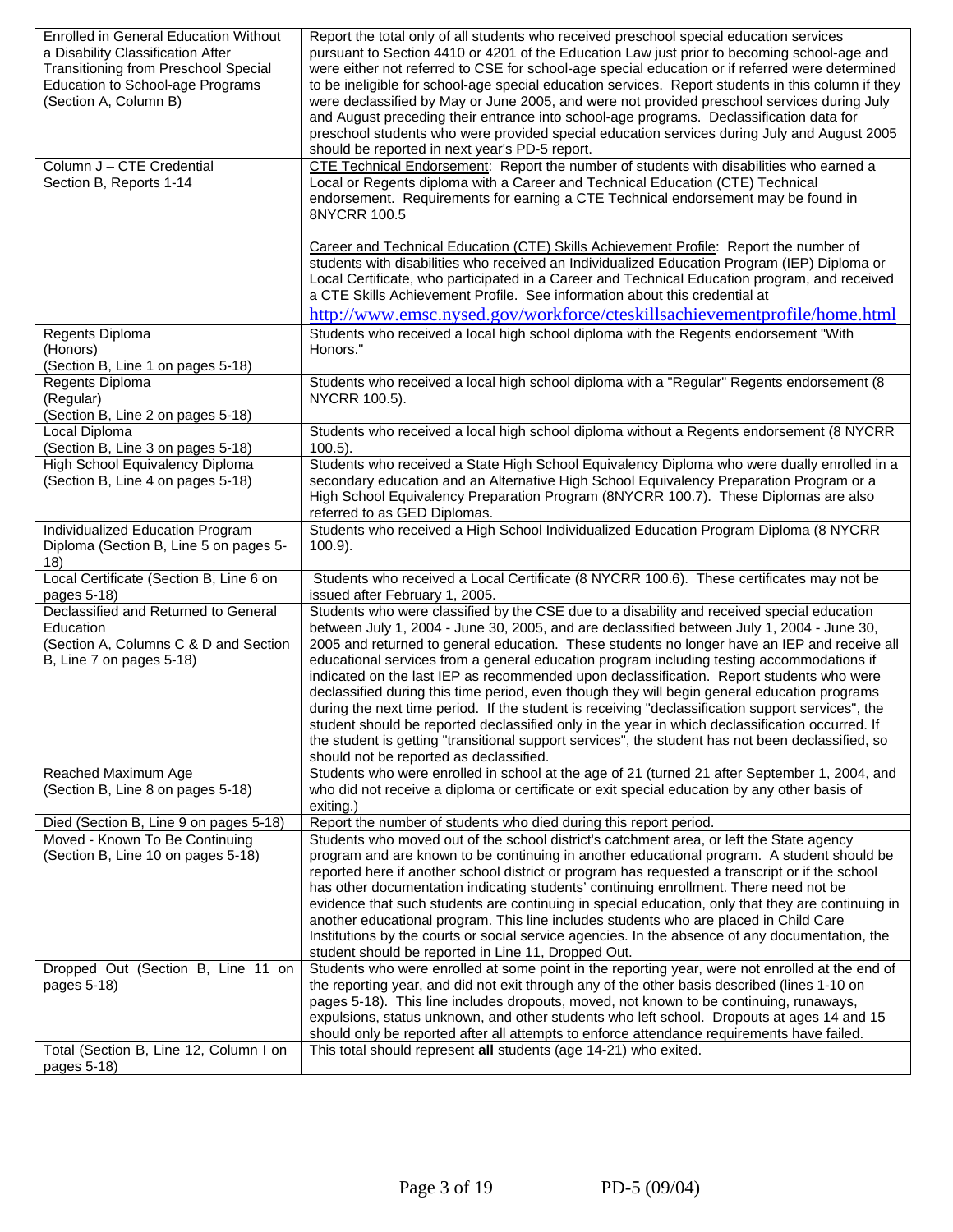#### **Section A, Table 1**

### **Report of Students with Disabilities Exiting Special Education Between Ages 3-13 July 1, 2004 to June 30, 2005**

|                  |                                                          | $\mathbf{A}$                                                                            | $\bf{B}$                                                                                                                                                                                                                        | $\mathbf C$                                                                                              | $\mathbf{D}$                                                                                                     |
|------------------|----------------------------------------------------------|-----------------------------------------------------------------------------------------|---------------------------------------------------------------------------------------------------------------------------------------------------------------------------------------------------------------------------------|----------------------------------------------------------------------------------------------------------|------------------------------------------------------------------------------------------------------------------|
| Line<br>No.      | <b>Disability Category</b>                               | <b>PRESCHOOL</b><br><b>Declassified While Still of</b><br>Preschool-age<br>$(Ages 3-4)$ | PRESCHOOL to SCHOOL-<br><b>AGE TRANSITION Enrolled</b><br>in General Education Without<br>a Disability Classification<br><b>After Transitioning from</b><br><b>Preschool Special Education to</b><br><b>School-Age Programs</b> | <b>SCHOOL-AGE</b><br><b>Declassified and Returned to</b><br><b>General Education Between</b><br>Ages 4-8 | <b>SCHOOL-AGE</b><br><b>Declassified and Returned to</b><br><b>General Education Between</b><br><b>Ages 9-13</b> |
| $\mathbf{1}$     | <b>Autism</b>                                            |                                                                                         |                                                                                                                                                                                                                                 |                                                                                                          |                                                                                                                  |
| $\boldsymbol{2}$ | <b>Emotional Disturbance</b>                             |                                                                                         |                                                                                                                                                                                                                                 |                                                                                                          |                                                                                                                  |
| $\mathbf{3}$     | <b>Learning Disability</b>                               |                                                                                         |                                                                                                                                                                                                                                 |                                                                                                          |                                                                                                                  |
| 4                | <b>Mental Retardation</b>                                |                                                                                         |                                                                                                                                                                                                                                 |                                                                                                          |                                                                                                                  |
| 5                | <b>Deafness</b>                                          |                                                                                         |                                                                                                                                                                                                                                 |                                                                                                          |                                                                                                                  |
| 6                | <b>Hearing Impairment</b>                                |                                                                                         |                                                                                                                                                                                                                                 |                                                                                                          |                                                                                                                  |
| $\overline{7}$   | <b>Speech or Language Impairment</b>                     |                                                                                         |                                                                                                                                                                                                                                 |                                                                                                          |                                                                                                                  |
| 8                | <b>Visual Impairment (includes</b><br><b>Blindness</b> ) |                                                                                         |                                                                                                                                                                                                                                 |                                                                                                          |                                                                                                                  |
| 9                | <b>Orthopedic Impairment</b>                             |                                                                                         |                                                                                                                                                                                                                                 |                                                                                                          |                                                                                                                  |
| 10               | <b>Other Health Impairment</b>                           |                                                                                         |                                                                                                                                                                                                                                 |                                                                                                          |                                                                                                                  |
| 11               | <b>Multiple Disabilities</b>                             |                                                                                         |                                                                                                                                                                                                                                 |                                                                                                          |                                                                                                                  |
| 12               | <b>Deaf-Blindness</b>                                    |                                                                                         |                                                                                                                                                                                                                                 |                                                                                                          |                                                                                                                  |
| 13               | <b>Traumatic Brain Injury</b>                            |                                                                                         |                                                                                                                                                                                                                                 |                                                                                                          |                                                                                                                  |
| 14               | <b>Preschool Students with a Disability</b>              |                                                                                         |                                                                                                                                                                                                                                 |                                                                                                          |                                                                                                                  |
| 15               | <b>Column Totals</b>                                     |                                                                                         |                                                                                                                                                                                                                                 |                                                                                                          |                                                                                                                  |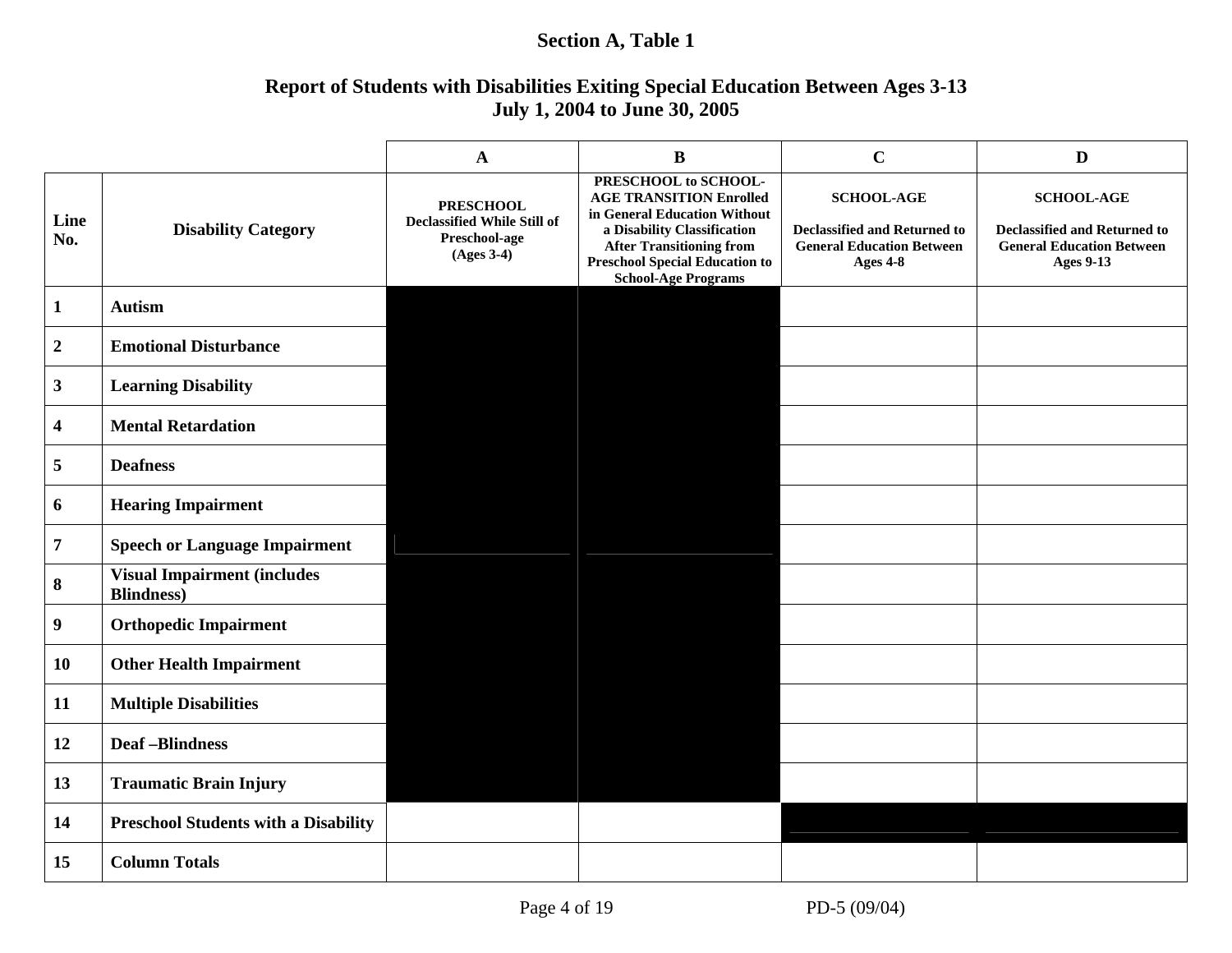### **Section B**

### **Report of Students with Disabilities Exiting Special Education July 1, 2004 to June 30, 2005**

#### **Report 1: Report of Students with Autism**

|                  |                                                                                       | A  | В  | C  | D  | Е                          | F  | G  | H  |                         | J                      | K           |        | M                      | N                      | O              | P        | Q     |
|------------------|---------------------------------------------------------------------------------------|----|----|----|----|----------------------------|----|----|----|-------------------------|------------------------|-------------|--------|------------------------|------------------------|----------------|----------|-------|
|                  |                                                                                       |    |    |    |    | Age as of December 1, 2004 |    |    |    | <b>Total</b><br>$(A-H)$ | CTE<br>Creden-<br>tial | Gender      |        |                        |                        | Race/Ethnicity |          |       |
|                  | <b>Basis of Exit</b>                                                                  | 14 | 15 | 16 | 17 | 18                         | 19 | 20 | 21 |                         |                        | <b>Male</b> | Female | Amer.Ind.<br>Alas.Nat. | Asian/Pac.<br>Islander | <b>Black</b>   | Hispanic | White |
| $\mathbf{1}$     | <b>Regents Diploma (Honors)</b>                                                       |    |    |    |    |                            |    |    |    |                         |                        |             |        |                        |                        |                |          |       |
| $\boldsymbol{2}$ | <b>Regents Diploma (Regular)</b>                                                      |    |    |    |    |                            |    |    |    |                         |                        |             |        |                        |                        |                |          |       |
| $\mathbf{3}$     | <b>Local Diploma</b>                                                                  |    |    |    |    |                            |    |    |    |                         |                        |             |        |                        |                        |                |          |       |
| 4                | <b>High School Equivalency</b><br>Diploma (Also referred to as<br><b>GED Diploma)</b> |    |    |    |    |                            |    |    |    |                         |                        |             |        |                        |                        |                |          |       |
| 5                | <b>Individualized Education</b><br>Program Diploma                                    |    |    |    |    |                            |    |    |    |                         |                        |             |        |                        |                        |                |          |       |
| 6                | <b>Local Certificate</b>                                                              |    |    |    |    |                            |    |    |    |                         |                        |             |        |                        |                        |                |          |       |
| $\overline{7}$   | <b>Declassified and Returned to</b><br><b>General Education</b>                       |    |    |    |    |                            |    |    |    |                         |                        |             |        |                        |                        |                |          |       |
| 8                | <b>Reached Maximum Age</b>                                                            |    |    |    |    |                            |    |    |    |                         |                        |             |        |                        |                        |                |          |       |
| 9                | <b>Died</b>                                                                           |    |    |    |    |                            |    |    |    |                         |                        |             |        |                        |                        |                |          |       |
| 10               | Moved, Known to be<br><b>Continuing</b>                                               |    |    |    |    |                            |    |    |    |                         |                        |             |        |                        |                        |                |          |       |
| 11               | <b>Dropped Out</b>                                                                    |    |    |    |    |                            |    |    |    |                         |                        |             |        |                        |                        |                |          |       |
| 12               | <b>Total Lines 1-11</b>                                                               |    |    |    |    |                            |    |    |    |                         |                        |             |        |                        |                        |                |          |       |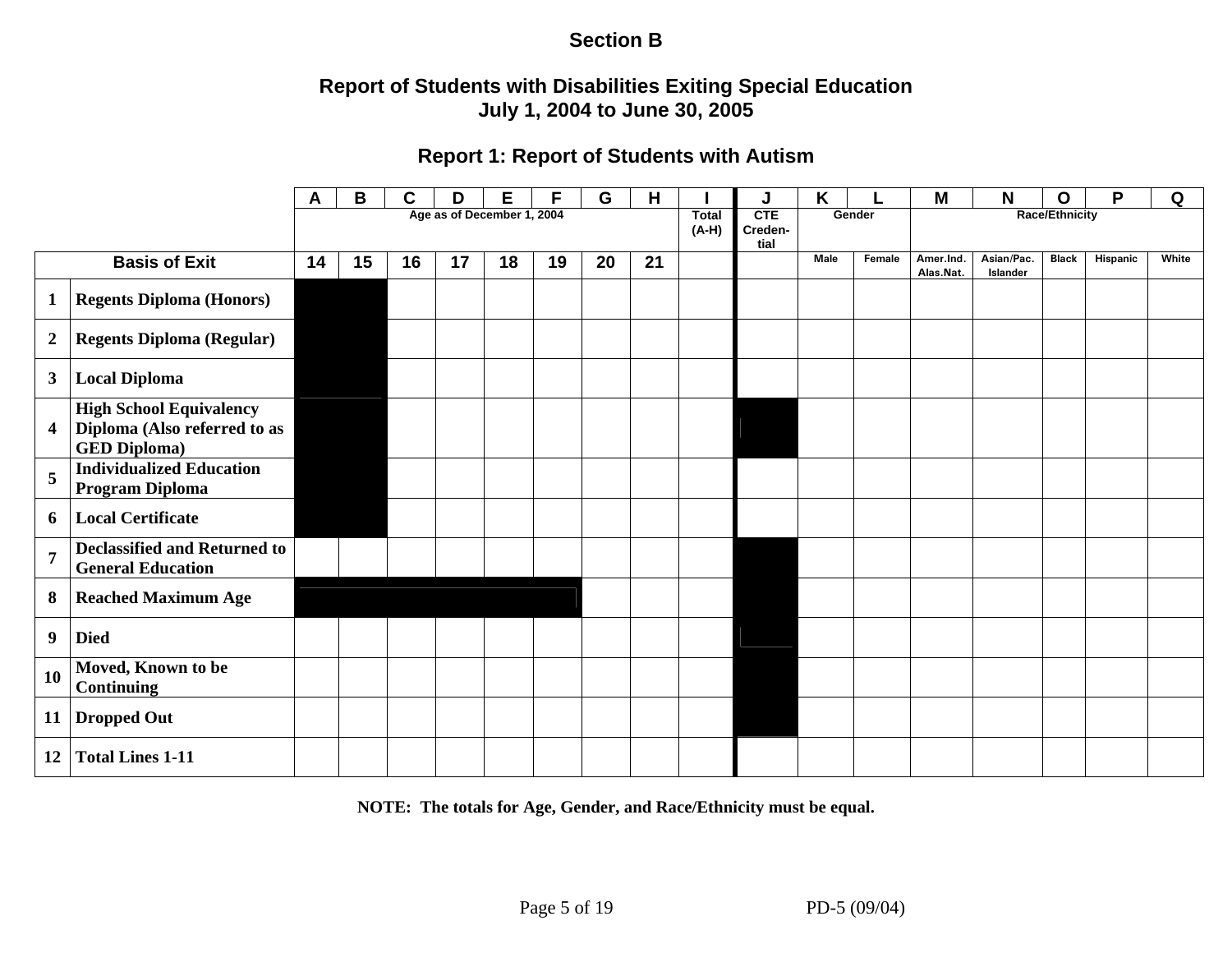### **Report of Students with Disabilities Exiting Special Education July 1, 2004 to June 30, 2005**

#### **Report 2: Report of Students with Emotional Disturbance**

|                         |                                                                                       | A  | В  | C  | D  | Е  |                            | G  | Н  |                         | J                      | K           |        | M                      | N                      | O                     | P        | Q     |
|-------------------------|---------------------------------------------------------------------------------------|----|----|----|----|----|----------------------------|----|----|-------------------------|------------------------|-------------|--------|------------------------|------------------------|-----------------------|----------|-------|
|                         |                                                                                       |    |    |    |    |    | Age as of December 1, 2004 |    |    | <b>Total</b><br>$(A-H)$ | CTE<br>Creden<br>-tial |             | Gender |                        |                        | <b>Race/Ethnicity</b> |          |       |
|                         | <b>Basis of Exit</b>                                                                  | 14 | 15 | 16 | 17 | 18 | 19                         | 20 | 21 |                         |                        | <b>Male</b> | Female | Amer.Ind.<br>Alas.Nat. | Asian/Pac.<br>Islander | <b>Black</b>          | Hispanic | White |
| $\mathbf{1}$            | <b>Regents Diploma (Honors)</b>                                                       |    |    |    |    |    |                            |    |    |                         |                        |             |        |                        |                        |                       |          |       |
| $\boldsymbol{2}$        | <b>Regents Diploma (Regular)</b>                                                      |    |    |    |    |    |                            |    |    |                         |                        |             |        |                        |                        |                       |          |       |
| $\mathbf{3}$            | <b>Local Diploma</b>                                                                  |    |    |    |    |    |                            |    |    |                         |                        |             |        |                        |                        |                       |          |       |
| $\overline{\mathbf{4}}$ | <b>High School Equivalency</b><br>Diploma (Also referred to as<br><b>GED Diploma)</b> |    |    |    |    |    |                            |    |    |                         |                        |             |        |                        |                        |                       |          |       |
| 5                       | <b>Individualized Education</b><br><b>Program Diploma</b>                             |    |    |    |    |    |                            |    |    |                         |                        |             |        |                        |                        |                       |          |       |
| 6                       | <b>Local Certificate</b>                                                              |    |    |    |    |    |                            |    |    |                         |                        |             |        |                        |                        |                       |          |       |
| $\overline{7}$          | <b>Declassified and Returned to</b><br><b>General Education</b>                       |    |    |    |    |    |                            |    |    |                         |                        |             |        |                        |                        |                       |          |       |
| 8                       | <b>Reached Maximum Age</b>                                                            |    |    |    |    |    |                            |    |    |                         |                        |             |        |                        |                        |                       |          |       |
| $\boldsymbol{9}$        | <b>Died</b>                                                                           |    |    |    |    |    |                            |    |    |                         |                        |             |        |                        |                        |                       |          |       |
| <b>10</b>               | Moved, Known to be<br><b>Continuing</b>                                               |    |    |    |    |    |                            |    |    |                         |                        |             |        |                        |                        |                       |          |       |
| 11                      | <b>Dropped Out</b>                                                                    |    |    |    |    |    |                            |    |    |                         |                        |             |        |                        |                        |                       |          |       |
| 12                      | <b>Total Lines 1-11</b>                                                               |    |    |    |    |    |                            |    |    |                         |                        |             |        |                        |                        |                       |          |       |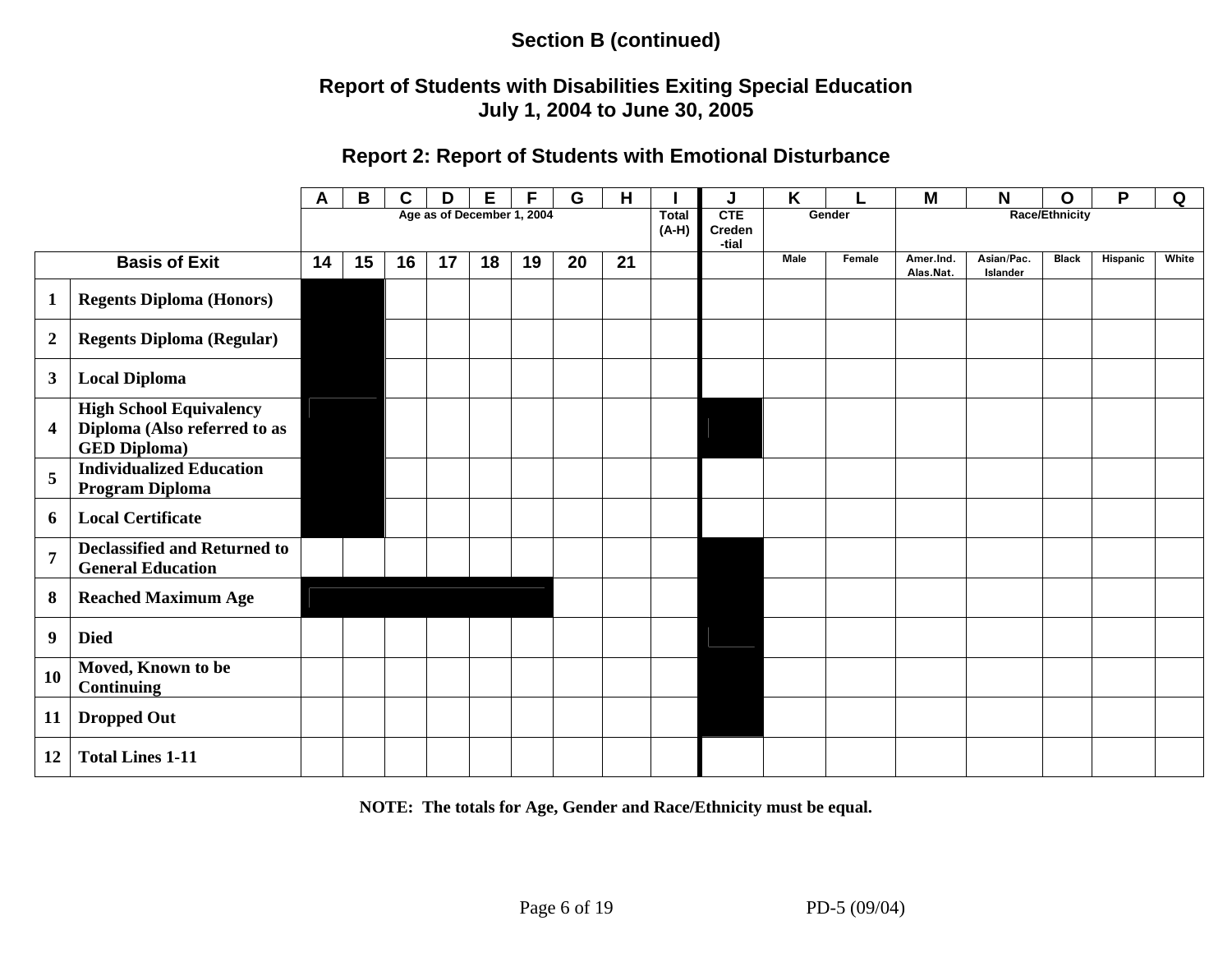### **Report of Students with Disabilities Exiting Special Education July 1, 2004 to June 30, 2005**

#### **Report 3: Report of Students with Learning Disabilities**

|                  |                                                                                | A  | B  | С  | D                          | Е  | F  | G  | Н  |                         | J                             | Κ           |        | M                      | N                      | O                     | P        | Q     |
|------------------|--------------------------------------------------------------------------------|----|----|----|----------------------------|----|----|----|----|-------------------------|-------------------------------|-------------|--------|------------------------|------------------------|-----------------------|----------|-------|
|                  |                                                                                |    |    |    | Age as of December 1, 2004 |    |    |    |    | <b>Total</b><br>$(A-H)$ | <b>CTE</b><br>Creden-<br>tial |             | Gender |                        |                        | <b>Race/Ethnicity</b> |          |       |
|                  | <b>Basis of Exit</b>                                                           | 14 | 15 | 16 | 17                         | 18 | 19 | 20 | 21 |                         |                               | <b>Male</b> | Female | Amer.Ind.<br>Alas.Nat. | Asian/Pac.<br>Islander | <b>Black</b>          | Hispanic | White |
| $\mathbf{1}$     | <b>Regents Diploma (Honors)</b>                                                |    |    |    |                            |    |    |    |    |                         |                               |             |        |                        |                        |                       |          |       |
| $\boldsymbol{2}$ | <b>Regents Diploma (Regular)</b>                                               |    |    |    |                            |    |    |    |    |                         |                               |             |        |                        |                        |                       |          |       |
| $\mathbf{3}$     | <b>Local Diploma</b>                                                           |    |    |    |                            |    |    |    |    |                         |                               |             |        |                        |                        |                       |          |       |
| 4                | <b>High School Equivalency</b><br>Diploma (Also referred to<br>as GED Diploma) |    |    |    |                            |    |    |    |    |                         |                               |             |        |                        |                        |                       |          |       |
| 5                | <b>Individualized Education</b><br>Program Diploma                             |    |    |    |                            |    |    |    |    |                         |                               |             |        |                        |                        |                       |          |       |
| 6                | <b>Local Certificate</b>                                                       |    |    |    |                            |    |    |    |    |                         |                               |             |        |                        |                        |                       |          |       |
| $\overline{7}$   | <b>Declassified and Returned</b><br>to General Education                       |    |    |    |                            |    |    |    |    |                         |                               |             |        |                        |                        |                       |          |       |
| 8                | <b>Reached Maximum Age</b>                                                     |    |    |    |                            |    |    |    |    |                         |                               |             |        |                        |                        |                       |          |       |
| 9                | <b>Died</b>                                                                    |    |    |    |                            |    |    |    |    |                         |                               |             |        |                        |                        |                       |          |       |
| 10               | Moved, Known to be<br><b>Continuing</b>                                        |    |    |    |                            |    |    |    |    |                         |                               |             |        |                        |                        |                       |          |       |
| 11               | <b>Dropped Out</b>                                                             |    |    |    |                            |    |    |    |    |                         |                               |             |        |                        |                        |                       |          |       |
| 12               | <b>Total Lines 1-11</b>                                                        |    |    |    |                            |    |    |    |    |                         |                               |             |        |                        |                        |                       |          |       |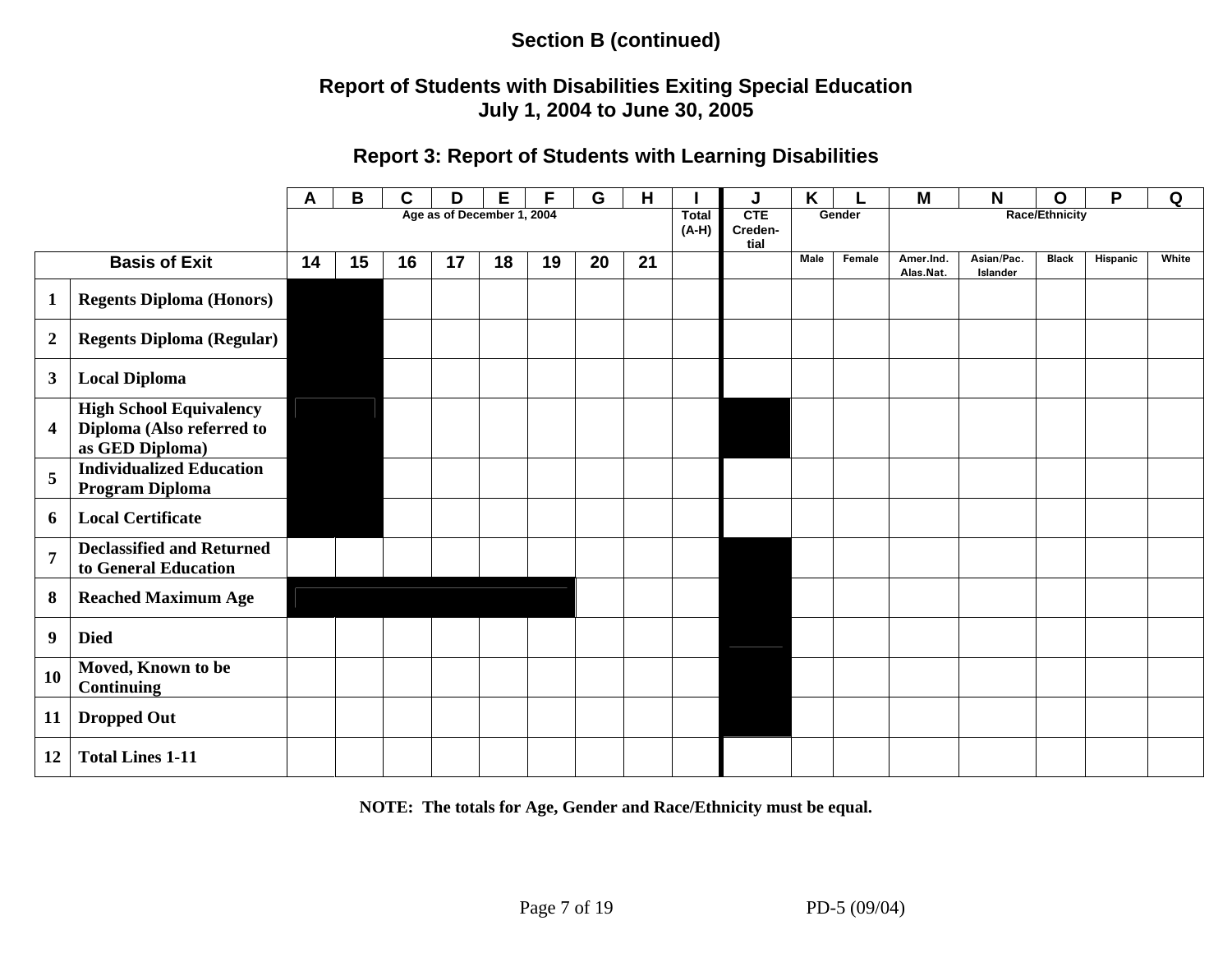### **Report of Students with Disabilities Exiting Special Education July 1, 2004 to June 30, 2005**

#### **Report 4: Report of Students with Mental Retardation**

|                  |                                                                                | Α  | B  | C  | D  | Е                          |    | G  | н  |                         |                        | K           |        | M                      | N                      | О              | P        | Q     |
|------------------|--------------------------------------------------------------------------------|----|----|----|----|----------------------------|----|----|----|-------------------------|------------------------|-------------|--------|------------------------|------------------------|----------------|----------|-------|
|                  |                                                                                |    |    |    |    | Age as of December 1, 2004 |    |    |    | <b>Total</b><br>$(A-H)$ | CTE<br>Creden<br>-tial |             | Gender |                        |                        | Race/Ethnicity |          |       |
|                  | <b>Basis of Exit</b>                                                           | 14 | 15 | 16 | 17 | 18                         | 19 | 20 | 21 |                         |                        | <b>Male</b> | Female | Amer.Ind.<br>Alas.Nat. | Asian/Pac.<br>Islander | <b>Black</b>   | Hispanic | White |
| $\mathbf{1}$     | <b>Regents Diploma (Honors)</b>                                                |    |    |    |    |                            |    |    |    |                         |                        |             |        |                        |                        |                |          |       |
| $\boldsymbol{2}$ | <b>Regents Diploma (Regular)</b>                                               |    |    |    |    |                            |    |    |    |                         |                        |             |        |                        |                        |                |          |       |
| $\mathbf{3}$     | <b>Local Diploma</b>                                                           |    |    |    |    |                            |    |    |    |                         |                        |             |        |                        |                        |                |          |       |
| 4                | <b>High School Equivalency</b><br>Diploma (Also referred to<br>as GED Diploma) |    |    |    |    |                            |    |    |    |                         |                        |             |        |                        |                        |                |          |       |
| 5                | <b>Individualized Education</b><br>Program Diploma                             |    |    |    |    |                            |    |    |    |                         |                        |             |        |                        |                        |                |          |       |
| 6                | <b>Local Certificate</b>                                                       |    |    |    |    |                            |    |    |    |                         |                        |             |        |                        |                        |                |          |       |
| $\overline{7}$   | <b>Declassified and Returned</b><br>to General Education                       |    |    |    |    |                            |    |    |    |                         |                        |             |        |                        |                        |                |          |       |
| 8                | <b>Reached Maximum Age</b>                                                     |    |    |    |    |                            |    |    |    |                         |                        |             |        |                        |                        |                |          |       |
| 9                | <b>Died</b>                                                                    |    |    |    |    |                            |    |    |    |                         |                        |             |        |                        |                        |                |          |       |
| 10               | Moved, Known to be<br><b>Continuing</b>                                        |    |    |    |    |                            |    |    |    |                         |                        |             |        |                        |                        |                |          |       |
| 11               | <b>Dropped Out</b>                                                             |    |    |    |    |                            |    |    |    |                         |                        |             |        |                        |                        |                |          |       |
| 12               | <b>Total Lines 1-11</b>                                                        |    |    |    |    |                            |    |    |    |                         |                        |             |        |                        |                        |                |          |       |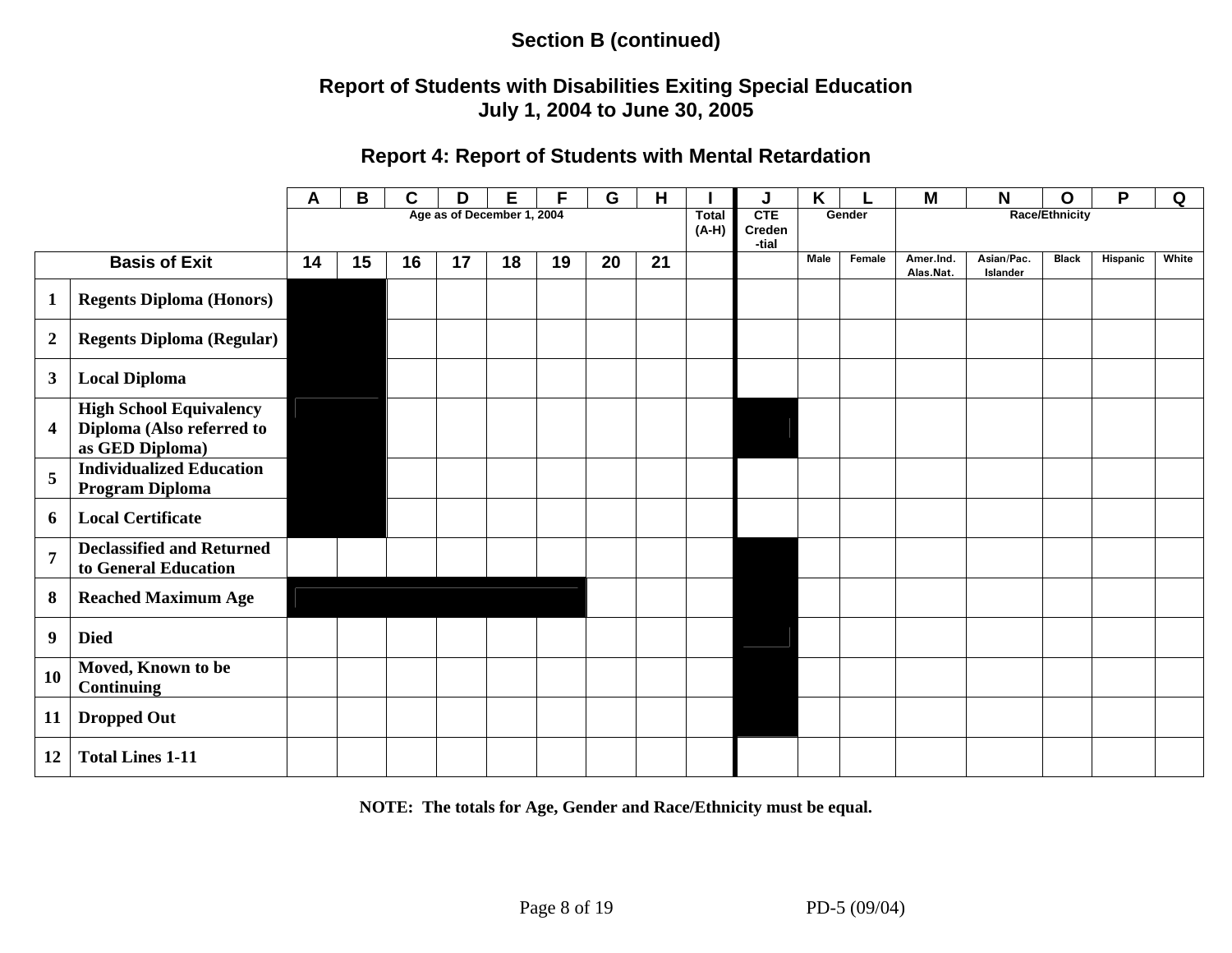### **Report of Students with Disabilities Exiting Special Education July 1, 2004 to June 30, 2005**

#### **Report 5: Report of Students with Deafness**

|                  |                                                                                | A  | B  | C  | D                          | E  | F  | G  | Н  |                         | J                      | K           |        | M                      | N                      | O                     | P        | Q     |
|------------------|--------------------------------------------------------------------------------|----|----|----|----------------------------|----|----|----|----|-------------------------|------------------------|-------------|--------|------------------------|------------------------|-----------------------|----------|-------|
|                  |                                                                                |    |    |    | Age as of December 1, 2004 |    |    |    |    | <b>Total</b><br>$(A-H)$ | CTE<br>Creden<br>-tial |             | Gender |                        |                        | <b>Race/Ethnicity</b> |          |       |
|                  | <b>Basis of Exit</b>                                                           | 14 | 15 | 16 | 17                         | 18 | 19 | 20 | 21 |                         |                        | <b>Male</b> | Female | Amer.Ind.<br>Alas.Nat. | Asian/Pac.<br>Islander | <b>Black</b>          | Hispanic | White |
| $\mathbf{1}$     | <b>Regents Diploma (Honors)</b>                                                |    |    |    |                            |    |    |    |    |                         |                        |             |        |                        |                        |                       |          |       |
| $\boldsymbol{2}$ | <b>Regents Diploma (Regular)</b>                                               |    |    |    |                            |    |    |    |    |                         |                        |             |        |                        |                        |                       |          |       |
| $\mathbf{3}$     | <b>Local Diploma</b>                                                           |    |    |    |                            |    |    |    |    |                         |                        |             |        |                        |                        |                       |          |       |
| 4                | <b>High School Equivalency</b><br>Diploma (Also referred to<br>as GED Diploma) |    |    |    |                            |    |    |    |    |                         |                        |             |        |                        |                        |                       |          |       |
| 5                | <b>Individualized Education</b><br>Program Diploma                             |    |    |    |                            |    |    |    |    |                         |                        |             |        |                        |                        |                       |          |       |
| 6                | <b>Local Certificate</b>                                                       |    |    |    |                            |    |    |    |    |                         |                        |             |        |                        |                        |                       |          |       |
| $\overline{7}$   | <b>Declassified and Returned</b><br>to General Education                       |    |    |    |                            |    |    |    |    |                         |                        |             |        |                        |                        |                       |          |       |
| 8                | <b>Reached Maximum Age</b>                                                     |    |    |    |                            |    |    |    |    |                         |                        |             |        |                        |                        |                       |          |       |
| 9                | <b>Died</b>                                                                    |    |    |    |                            |    |    |    |    |                         |                        |             |        |                        |                        |                       |          |       |
| 10               | Moved, Known to be<br><b>Continuing</b>                                        |    |    |    |                            |    |    |    |    |                         |                        |             |        |                        |                        |                       |          |       |
| 11               | <b>Dropped Out</b>                                                             |    |    |    |                            |    |    |    |    |                         |                        |             |        |                        |                        |                       |          |       |
| 12               | <b>Total Lines 1-11</b>                                                        |    |    |    |                            |    |    |    |    |                         |                        |             |        |                        |                        |                       |          |       |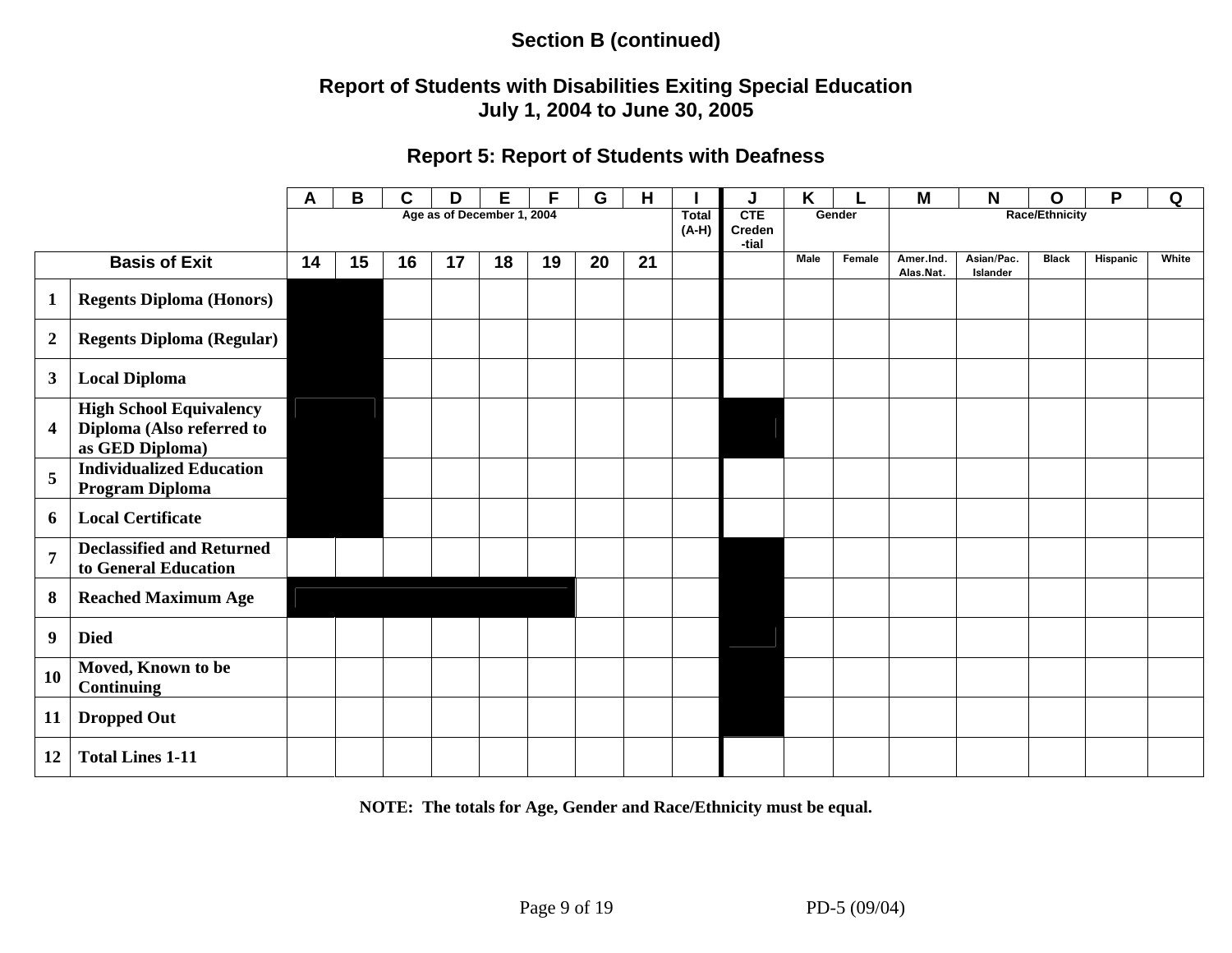#### **Report of Students with Disabilities Exiting Special Education July 1, 2004 to June 30, 2005**

#### **Report 6: Report of Students with Hearing Impairments**

|                         |                                                                                | A  | Β  | C  | D                          | Е  | F  | G  | H  |                         | J                      | Κ           |        | M                      | N                      | O                     | P        | Q     |
|-------------------------|--------------------------------------------------------------------------------|----|----|----|----------------------------|----|----|----|----|-------------------------|------------------------|-------------|--------|------------------------|------------------------|-----------------------|----------|-------|
|                         |                                                                                |    |    |    | Age as of December 1, 2004 |    |    |    |    | <b>Total</b><br>$(A-H)$ | CTE<br>Creden-<br>tial |             | Gender |                        |                        | <b>Race/Ethnicity</b> |          |       |
|                         | <b>Basis of Exit</b>                                                           | 14 | 15 | 16 | 17                         | 18 | 19 | 20 | 21 |                         |                        | <b>Male</b> | Female | Amer.Ind.<br>Alas.Nat. | Asian/Pac.<br>Islander | <b>Black</b>          | Hispanic | White |
| $\mathbf{1}$            | <b>Regents Diploma (Honors)</b>                                                |    |    |    |                            |    |    |    |    |                         |                        |             |        |                        |                        |                       |          |       |
| $\boldsymbol{2}$        | <b>Regents Diploma (Regular)</b>                                               |    |    |    |                            |    |    |    |    |                         |                        |             |        |                        |                        |                       |          |       |
| $\mathbf{3}$            | <b>Local Diploma</b>                                                           |    |    |    |                            |    |    |    |    |                         |                        |             |        |                        |                        |                       |          |       |
| $\overline{\mathbf{4}}$ | <b>High School Equivalency</b><br>Diploma (Also referred to<br>as GED Diploma) |    |    |    |                            |    |    |    |    |                         |                        |             |        |                        |                        |                       |          |       |
| 5                       | <b>Individualized Education</b><br>Program Diploma                             |    |    |    |                            |    |    |    |    |                         |                        |             |        |                        |                        |                       |          |       |
| 6                       | <b>Local Certificate</b>                                                       |    |    |    |                            |    |    |    |    |                         |                        |             |        |                        |                        |                       |          |       |
| $\overline{7}$          | <b>Declassified and Returned</b><br>to General Education                       |    |    |    |                            |    |    |    |    |                         |                        |             |        |                        |                        |                       |          |       |
| 8                       | <b>Reached Maximum Age</b>                                                     |    |    |    |                            |    |    |    |    |                         |                        |             |        |                        |                        |                       |          |       |
| 9                       | <b>Died</b>                                                                    |    |    |    |                            |    |    |    |    |                         |                        |             |        |                        |                        |                       |          |       |
| 10                      | Moved, Known to be<br><b>Continuing</b>                                        |    |    |    |                            |    |    |    |    |                         |                        |             |        |                        |                        |                       |          |       |
| 11                      | <b>Dropped Out</b>                                                             |    |    |    |                            |    |    |    |    |                         |                        |             |        |                        |                        |                       |          |       |
| 12                      | <b>Total Lines 1-11</b>                                                        |    |    |    |                            |    |    |    |    |                         |                        |             |        |                        |                        |                       |          |       |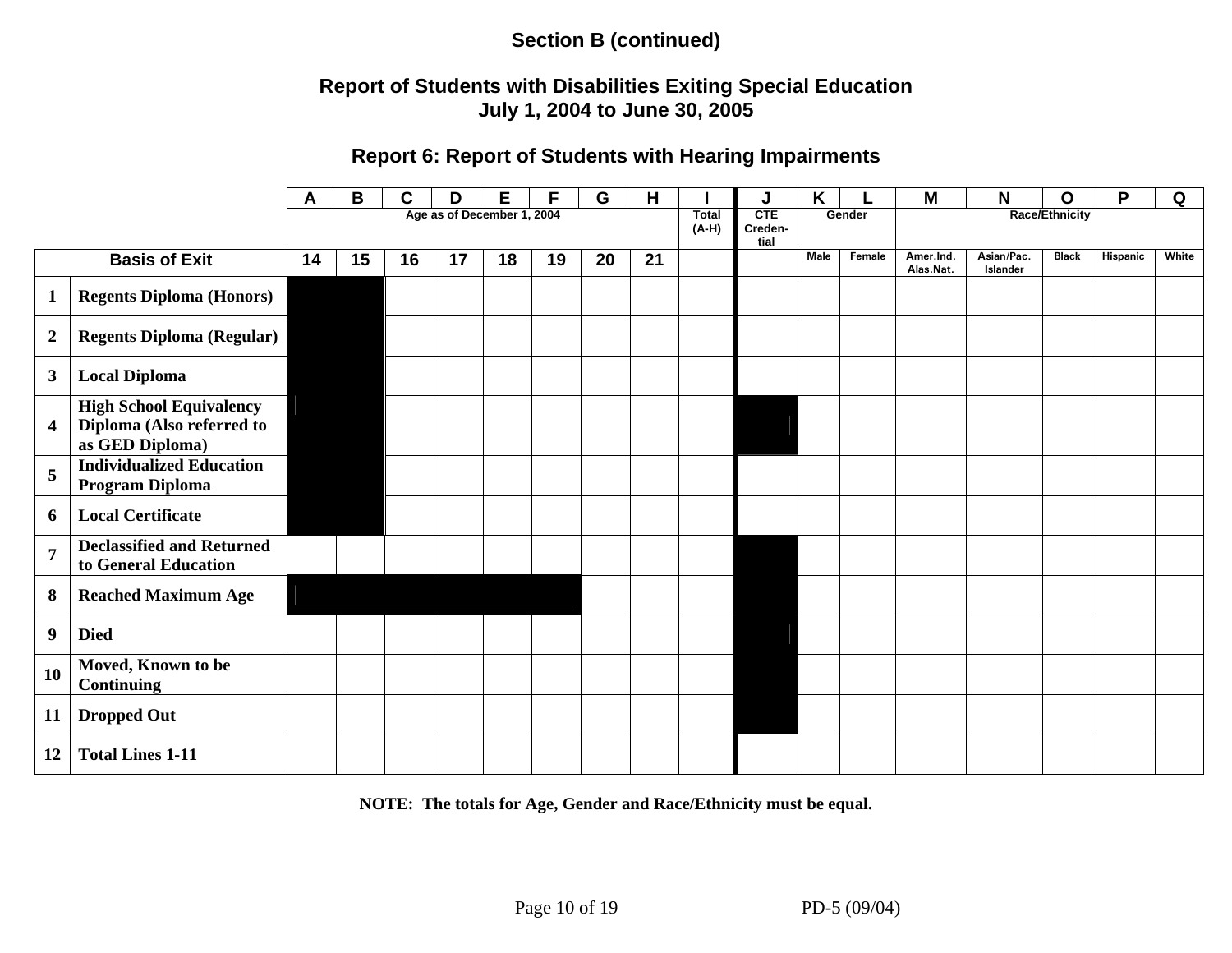### **Report of Students with Disabilities Exiting Special Education July 1, 2004 to June 30, 2005**

#### **Report 7: Report of Students with Speech or Language Impairments**

|                         |                                                                                | Α  | В  | C  | D  | Е                          | F  | G  | н  |                         | J                      | Κ    |        | M                      | N                      | O              | P        | Q     |
|-------------------------|--------------------------------------------------------------------------------|----|----|----|----|----------------------------|----|----|----|-------------------------|------------------------|------|--------|------------------------|------------------------|----------------|----------|-------|
|                         |                                                                                |    |    |    |    | Age as of December 1, 2004 |    |    |    | <b>Total</b><br>$(A-H)$ | CTE<br>Creden-<br>tial |      | Gender |                        |                        | Race/Ethnicity |          |       |
|                         | <b>Basis of Exit</b>                                                           | 14 | 15 | 16 | 17 | 18                         | 19 | 20 | 21 |                         |                        | Male | Female | Amer.Ind.<br>Alas.Nat. | Asian/Pac.<br>Islander | <b>Black</b>   | Hispanic | White |
| $\mathbf{1}$            | <b>Regents Diploma (Honors)</b>                                                |    |    |    |    |                            |    |    |    |                         |                        |      |        |                        |                        |                |          |       |
| $\boldsymbol{2}$        | <b>Regents Diploma (Regular)</b>                                               |    |    |    |    |                            |    |    |    |                         |                        |      |        |                        |                        |                |          |       |
| 3                       | <b>Local Diploma</b>                                                           |    |    |    |    |                            |    |    |    |                         |                        |      |        |                        |                        |                |          |       |
| $\overline{\mathbf{4}}$ | <b>High School Equivalency</b><br>Diploma (Also referred to<br>as GED Diploma) |    |    |    |    |                            |    |    |    |                         |                        |      |        |                        |                        |                |          |       |
| 5                       | <b>Individualized Education</b><br>Program Diploma                             |    |    |    |    |                            |    |    |    |                         |                        |      |        |                        |                        |                |          |       |
| 6                       | <b>Local Certificate</b>                                                       |    |    |    |    |                            |    |    |    |                         |                        |      |        |                        |                        |                |          |       |
| $\overline{7}$          | <b>Declassified and Returned</b><br>to General Education                       |    |    |    |    |                            |    |    |    |                         |                        |      |        |                        |                        |                |          |       |
| 8                       | <b>Reached Maximum Age</b>                                                     |    |    |    |    |                            |    |    |    |                         |                        |      |        |                        |                        |                |          |       |
| 9                       | <b>Died</b>                                                                    |    |    |    |    |                            |    |    |    |                         |                        |      |        |                        |                        |                |          |       |
| 10                      | Moved, Known to be<br><b>Continuing</b>                                        |    |    |    |    |                            |    |    |    |                         |                        |      |        |                        |                        |                |          |       |
| 11                      | <b>Dropped Out</b>                                                             |    |    |    |    |                            |    |    |    |                         |                        |      |        |                        |                        |                |          |       |
| 12                      | <b>Total Lines 1-11</b>                                                        |    |    |    |    |                            |    |    |    |                         |                        |      |        |                        |                        |                |          |       |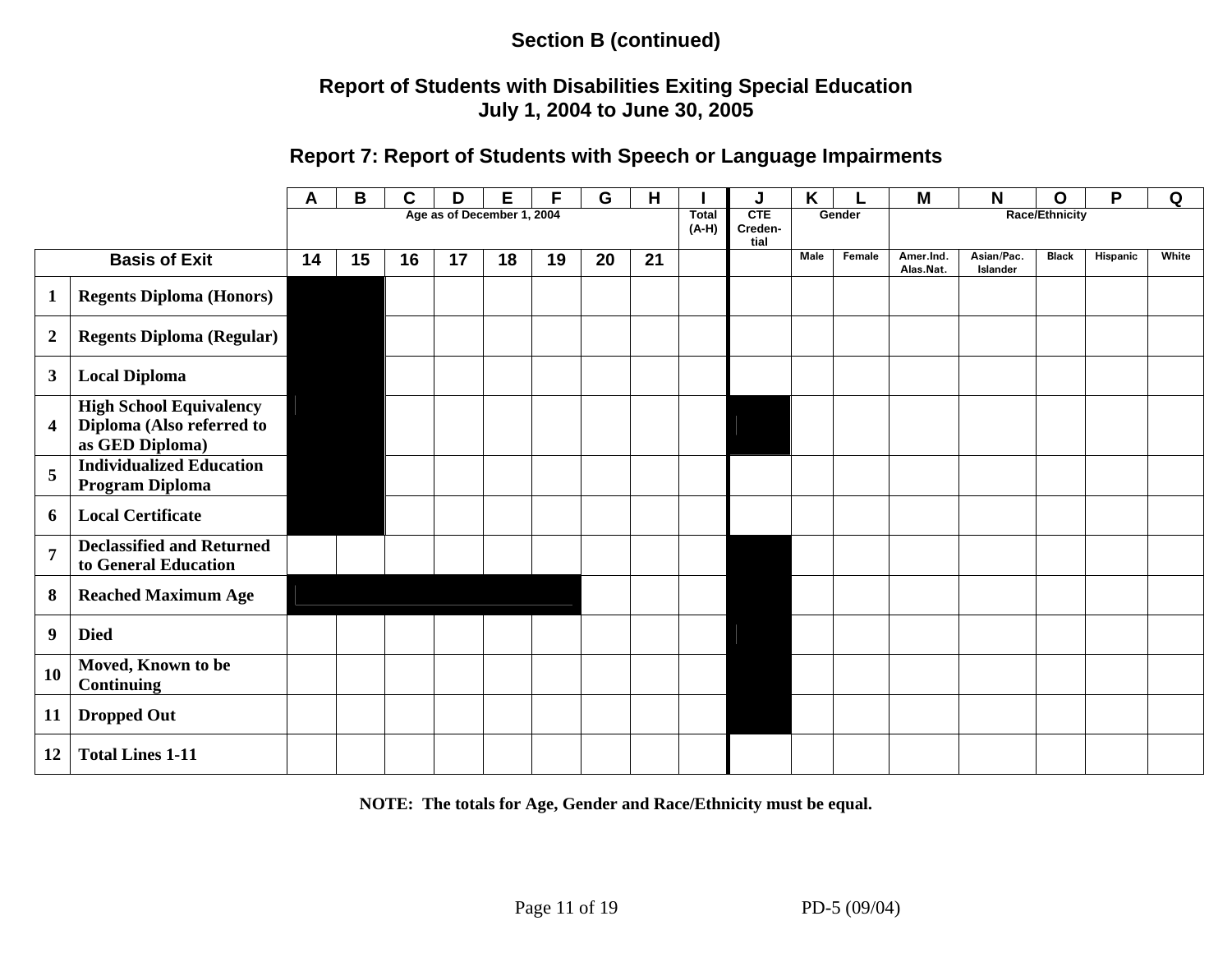#### **Report of Students with Disabilities Exiting Special Education July 1, 2004 to June 30, 2005**

#### **Report 8: Report of Students with Visual Impairments (includes Blindness)**

|                            |                                                                                | Α  | B  | C  | D  | Е  | F  | G  | Н  |  | J                             | K    |        | M                      | N                      | O                     | P        | Q     |
|----------------------------|--------------------------------------------------------------------------------|----|----|----|----|----|----|----|----|--|-------------------------------|------|--------|------------------------|------------------------|-----------------------|----------|-------|
| Age as of December 1, 2004 |                                                                                |    |    |    |    |    |    |    |    |  | <b>CTE</b><br>Creden-<br>tial |      | Gender |                        |                        | <b>Race/Ethnicity</b> |          |       |
|                            | <b>Basis of Exit</b>                                                           | 14 | 15 | 16 | 17 | 18 | 19 | 20 | 21 |  |                               | Male | Female | Amer.Ind.<br>Alas.Nat. | Asian/Pac.<br>Islander | <b>Black</b>          | Hispanic | White |
| $\mathbf{1}$               | <b>Regents Diploma (Honors)</b>                                                |    |    |    |    |    |    |    |    |  |                               |      |        |                        |                        |                       |          |       |
| $\boldsymbol{2}$           | <b>Regents Diploma (Regular)</b>                                               |    |    |    |    |    |    |    |    |  |                               |      |        |                        |                        |                       |          |       |
| $\mathbf{3}$               | <b>Local Diploma</b>                                                           |    |    |    |    |    |    |    |    |  |                               |      |        |                        |                        |                       |          |       |
| $\overline{\mathbf{4}}$    | <b>High School Equivalency</b><br>Diploma (Also referred to<br>as GED Diploma) |    |    |    |    |    |    |    |    |  |                               |      |        |                        |                        |                       |          |       |
| 5                          | <b>Individualized Education</b><br>Program Diploma                             |    |    |    |    |    |    |    |    |  |                               |      |        |                        |                        |                       |          |       |
| 6                          | <b>Local Certificate</b>                                                       |    |    |    |    |    |    |    |    |  |                               |      |        |                        |                        |                       |          |       |
| $\overline{7}$             | <b>Declassified and Returned</b><br>to General Education                       |    |    |    |    |    |    |    |    |  |                               |      |        |                        |                        |                       |          |       |
| 8                          | <b>Reached Maximum Age</b>                                                     |    |    |    |    |    |    |    |    |  |                               |      |        |                        |                        |                       |          |       |
| $\boldsymbol{9}$           | <b>Died</b>                                                                    |    |    |    |    |    |    |    |    |  |                               |      |        |                        |                        |                       |          |       |
| 10                         | Moved, Known to be<br><b>Continuing</b>                                        |    |    |    |    |    |    |    |    |  |                               |      |        |                        |                        |                       |          |       |
| 11                         | <b>Dropped Out</b>                                                             |    |    |    |    |    |    |    |    |  |                               |      |        |                        |                        |                       |          |       |
| 12                         | <b>Total Lines 1-11</b>                                                        |    |    |    |    |    |    |    |    |  |                               |      |        |                        |                        |                       |          |       |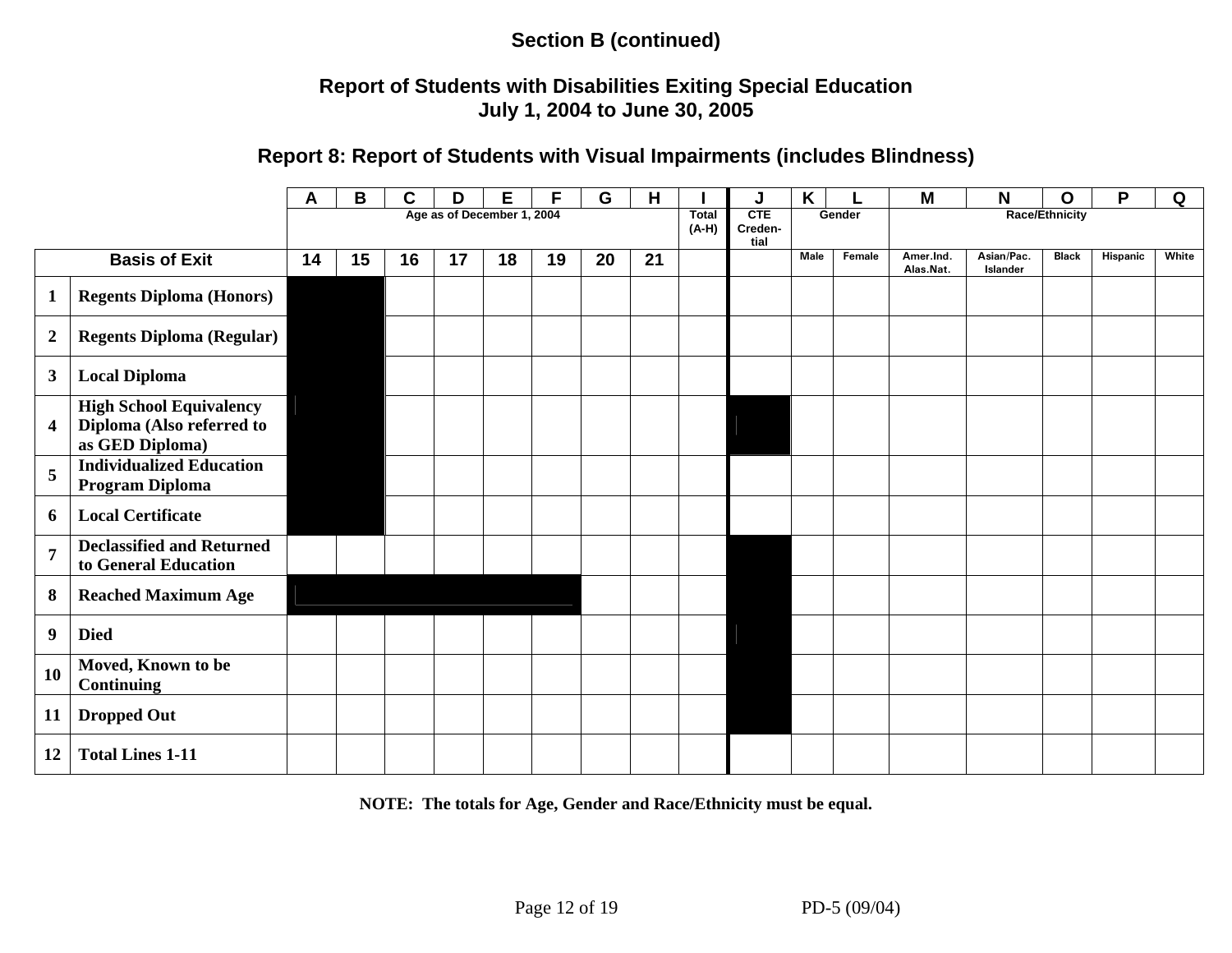### **Report of Students with Disabilities Exiting Special Education July 1, 2004 to June 30, 2005**

#### **Report 9: Report of Students with Orthopedic Impairments**

|                            |                                                                                | A  | В  | C  | D  | Е  | F  | G  | Н  |                  | J                      | K           |        | M                      | N                      | O            | P        | Q     |  |
|----------------------------|--------------------------------------------------------------------------------|----|----|----|----|----|----|----|----|------------------|------------------------|-------------|--------|------------------------|------------------------|--------------|----------|-------|--|
| Age as of December 1, 2004 |                                                                                |    |    |    |    |    |    |    |    | Total<br>$(A-H)$ | CTE<br>Creden-<br>tial | Gender      |        | <b>Race/Ethnicity</b>  |                        |              |          |       |  |
|                            | <b>Basis of Exit</b>                                                           | 14 | 15 | 16 | 17 | 18 | 19 | 20 | 21 |                  |                        | <b>Male</b> | Female | Amer.Ind.<br>Alas.Nat. | Asian/Pac.<br>Islander | <b>Black</b> | Hispanic | White |  |
| 1                          | <b>Regents Diploma (Honors)</b>                                                |    |    |    |    |    |    |    |    |                  |                        |             |        |                        |                        |              |          |       |  |
| $\boldsymbol{2}$           | <b>Regents Diploma (Regular)</b>                                               |    |    |    |    |    |    |    |    |                  |                        |             |        |                        |                        |              |          |       |  |
| 3                          | <b>Local Diploma</b>                                                           |    |    |    |    |    |    |    |    |                  |                        |             |        |                        |                        |              |          |       |  |
| 4                          | <b>High School Equivalency</b><br>Diploma (Also referred to<br>as GED Diploma) |    |    |    |    |    |    |    |    |                  |                        |             |        |                        |                        |              |          |       |  |
| 5                          | <b>Individualized Education</b><br><b>Program Diploma</b>                      |    |    |    |    |    |    |    |    |                  |                        |             |        |                        |                        |              |          |       |  |
| 6                          | <b>Local Certificate</b>                                                       |    |    |    |    |    |    |    |    |                  |                        |             |        |                        |                        |              |          |       |  |
| $\overline{7}$             | <b>Declassified and Returned</b><br>to General Education                       |    |    |    |    |    |    |    |    |                  |                        |             |        |                        |                        |              |          |       |  |
| 8                          | <b>Reached Maximum Age</b>                                                     |    |    |    |    |    |    |    |    |                  |                        |             |        |                        |                        |              |          |       |  |
| 9                          | <b>Died</b>                                                                    |    |    |    |    |    |    |    |    |                  |                        |             |        |                        |                        |              |          |       |  |
| 10                         | Moved, Known to be<br>continuing                                               |    |    |    |    |    |    |    |    |                  |                        |             |        |                        |                        |              |          |       |  |
| 11                         | <b>Dropped Out</b>                                                             |    |    |    |    |    |    |    |    |                  |                        |             |        |                        |                        |              |          |       |  |
| 12                         | <b>Total Lines 1-11</b>                                                        |    |    |    |    |    |    |    |    |                  |                        |             |        |                        |                        |              |          |       |  |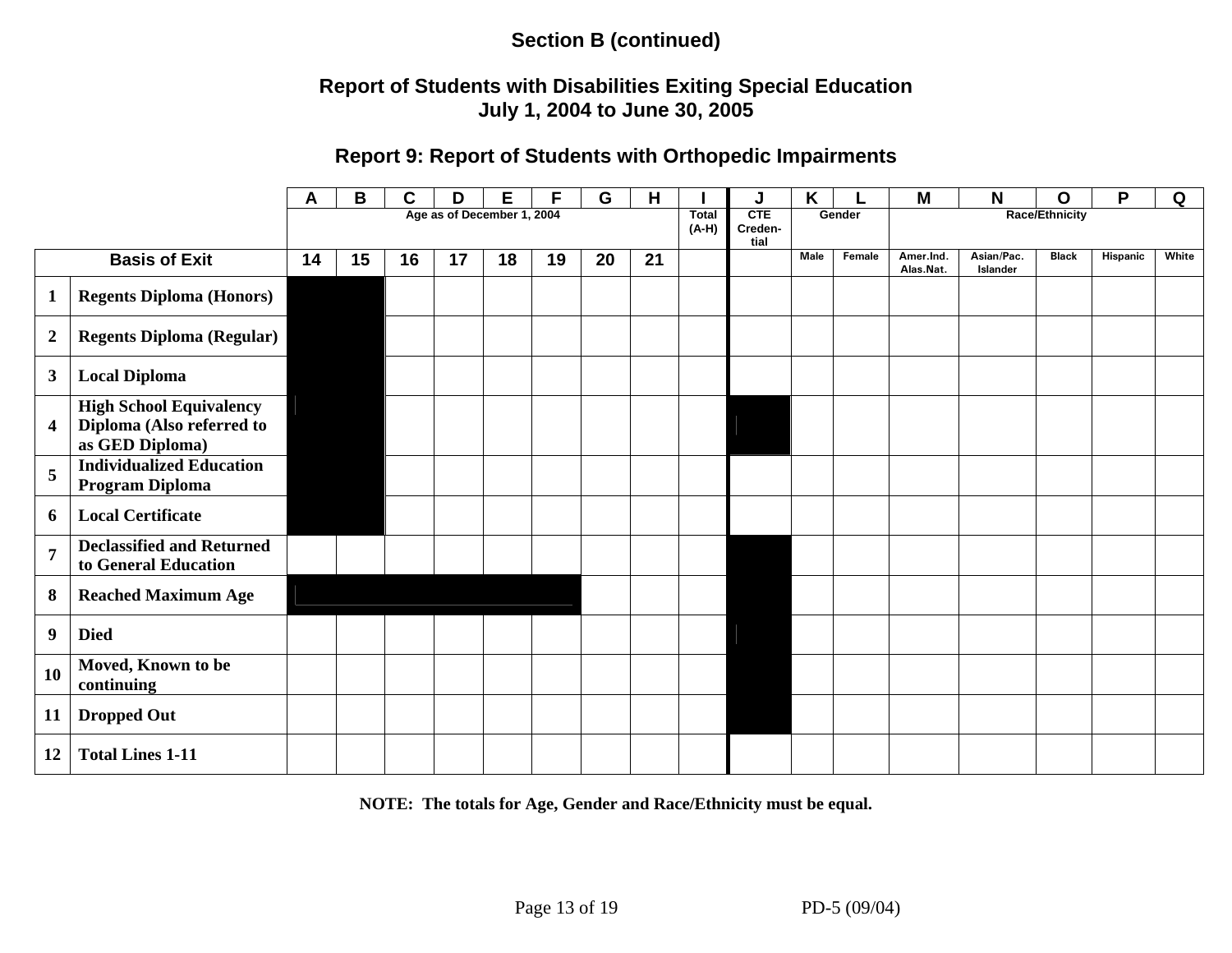#### **Report of Students with Disabilities Exiting Special Education July 1, 2004 to June 30, 2005 Report 10: Report of Students with Other Health Impairments**

|                            |                                                                                | A  | B  | C  | D  | Е  | F  | G  | Н  |  | J                                | K    |        | M                      | N                      | O            | P        | Q     |
|----------------------------|--------------------------------------------------------------------------------|----|----|----|----|----|----|----|----|--|----------------------------------|------|--------|------------------------|------------------------|--------------|----------|-------|
| Age as of December 1, 2004 |                                                                                |    |    |    |    |    |    |    |    |  | CTE<br>Gender<br>Creden-<br>tial |      |        |                        | <b>Race/Ethnicity</b>  |              |          |       |
|                            | <b>Basis of Exit</b>                                                           | 14 | 15 | 16 | 17 | 18 | 19 | 20 | 21 |  |                                  | Male | Female | Amer.Ind.<br>Alas.Nat. | Asian/Pac.<br>Islander | <b>Black</b> | Hispanic | White |
| $\mathbf{1}$               | <b>Regents Diploma (Honors)</b>                                                |    |    |    |    |    |    |    |    |  |                                  |      |        |                        |                        |              |          |       |
| $\boldsymbol{2}$           | <b>Regents Diploma (Regular)</b>                                               |    |    |    |    |    |    |    |    |  |                                  |      |        |                        |                        |              |          |       |
| $\mathbf{3}$               | <b>Local Diploma</b>                                                           |    |    |    |    |    |    |    |    |  |                                  |      |        |                        |                        |              |          |       |
| $\overline{\mathbf{4}}$    | <b>High School Equivalency</b><br>Diploma (Also referred to<br>as GED Diploma) |    |    |    |    |    |    |    |    |  |                                  |      |        |                        |                        |              |          |       |
| $\overline{5}$             | <b>Individualized Education</b><br><b>Program Diploma</b>                      |    |    |    |    |    |    |    |    |  |                                  |      |        |                        |                        |              |          |       |
| 6                          | <b>Local Certificate</b>                                                       |    |    |    |    |    |    |    |    |  |                                  |      |        |                        |                        |              |          |       |
| $\overline{7}$             | <b>Declassified and Returned</b><br>to General Education                       |    |    |    |    |    |    |    |    |  |                                  |      |        |                        |                        |              |          |       |
| $\boldsymbol{8}$           | <b>Reached Maximum Age</b>                                                     |    |    |    |    |    |    |    |    |  |                                  |      |        |                        |                        |              |          |       |
| $\boldsymbol{9}$           | <b>Died</b>                                                                    |    |    |    |    |    |    |    |    |  |                                  |      |        |                        |                        |              |          |       |
| 10                         | Moved, Known to be<br>continuing                                               |    |    |    |    |    |    |    |    |  |                                  |      |        |                        |                        |              |          |       |
| 11                         | <b>Dropped Out</b>                                                             |    |    |    |    |    |    |    |    |  |                                  |      |        |                        |                        |              |          |       |
| 12                         | <b>Total Lines 1-11</b>                                                        |    |    |    |    |    |    |    |    |  |                                  |      |        |                        |                        |              |          |       |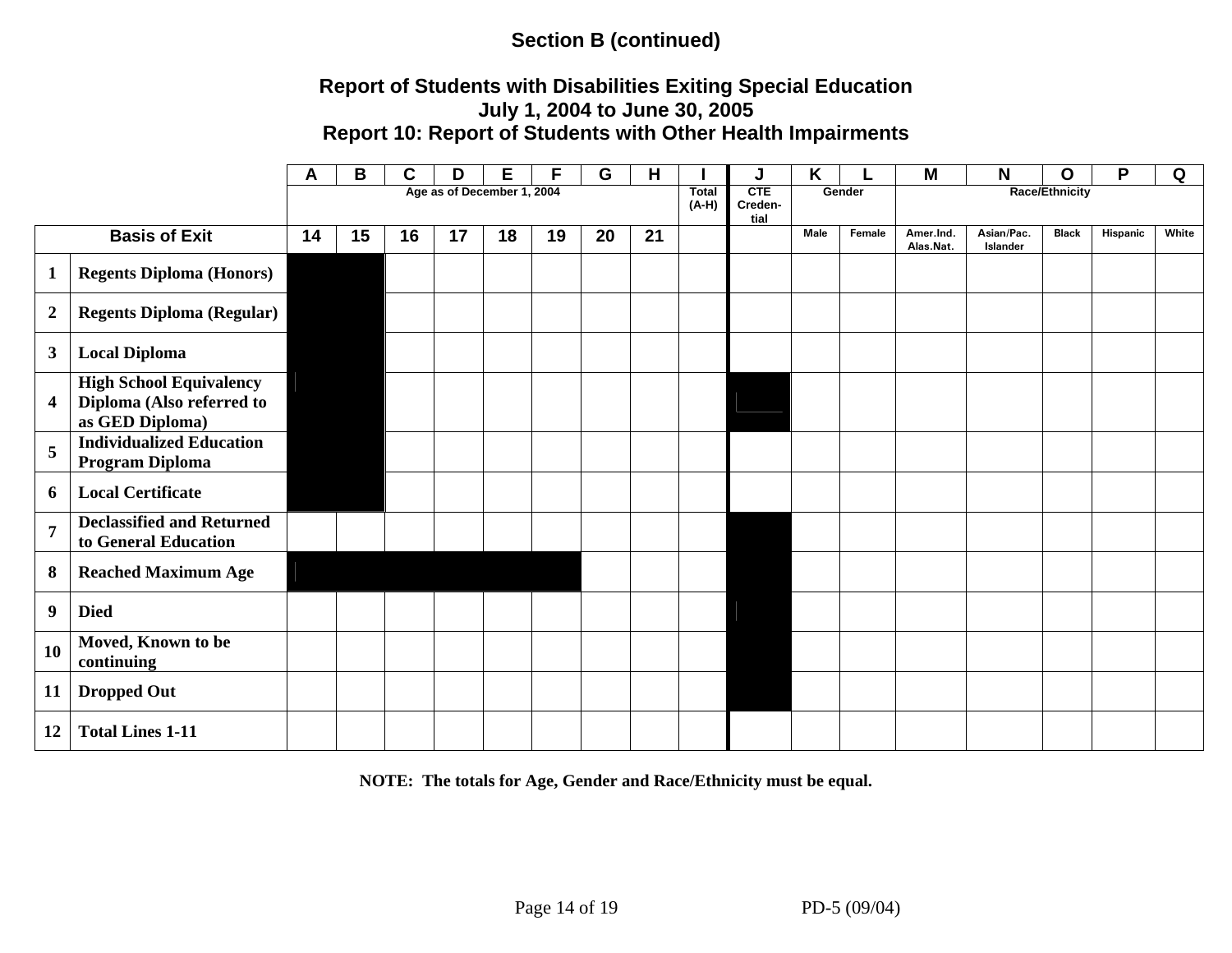### **Report of Students with Disabilities Exiting Special Education July 1, 2004 to June 30, 2005**

# **Report 11: Report of Students with Multiple Disabilities**

|                            |                                                                                | A  | B  | C  | D  | Е  |    | G  | н  |                         | J                      | Κ    |        | M                      | N                      | O            | P        | Q     |
|----------------------------|--------------------------------------------------------------------------------|----|----|----|----|----|----|----|----|-------------------------|------------------------|------|--------|------------------------|------------------------|--------------|----------|-------|
| Age as of December 1, 2004 |                                                                                |    |    |    |    |    |    |    |    | <b>Total</b><br>$(A-H)$ | CTE<br>Creden-<br>tial |      | Gender | Race/Ethnicity         |                        |              |          |       |
|                            | <b>Basis of Exit</b>                                                           | 14 | 15 | 16 | 17 | 18 | 19 | 20 | 21 |                         |                        | Male | Female | Amer.Ind.<br>Alas.Nat. | Asian/Pac.<br>Islander | <b>Black</b> | Hispanic | White |
| 1                          | <b>Regents Diploma (Honors)</b>                                                |    |    |    |    |    |    |    |    |                         |                        |      |        |                        |                        |              |          |       |
| $\boldsymbol{2}$           | <b>Regents Diploma (Regular)</b>                                               |    |    |    |    |    |    |    |    |                         |                        |      |        |                        |                        |              |          |       |
| 3                          | <b>Local Diploma</b>                                                           |    |    |    |    |    |    |    |    |                         |                        |      |        |                        |                        |              |          |       |
| $\overline{\mathbf{4}}$    | <b>High School Equivalency</b><br>Diploma (Also referred to<br>as GED Diploma) |    |    |    |    |    |    |    |    |                         |                        |      |        |                        |                        |              |          |       |
| 5                          | <b>Individualized Education</b><br>Program Diploma                             |    |    |    |    |    |    |    |    |                         |                        |      |        |                        |                        |              |          |       |
| 6                          | <b>Local Certificate</b>                                                       |    |    |    |    |    |    |    |    |                         |                        |      |        |                        |                        |              |          |       |
| $\overline{7}$             | <b>Declassified and Returned</b><br>to General Education                       |    |    |    |    |    |    |    |    |                         |                        |      |        |                        |                        |              |          |       |
| 8                          | <b>Reached Maximum Age</b>                                                     |    |    |    |    |    |    |    |    |                         |                        |      |        |                        |                        |              |          |       |
| 9                          | <b>Died</b>                                                                    |    |    |    |    |    |    |    |    |                         |                        |      |        |                        |                        |              |          |       |
| 10                         | Moved, Known to be<br><b>Continuing</b>                                        |    |    |    |    |    |    |    |    |                         |                        |      |        |                        |                        |              |          |       |
| 11                         | <b>Dropped Out</b>                                                             |    |    |    |    |    |    |    |    |                         |                        |      |        |                        |                        |              |          |       |
| 12                         | <b>Total Lines 1-11</b>                                                        |    |    |    |    |    |    |    |    |                         |                        |      |        |                        |                        |              |          |       |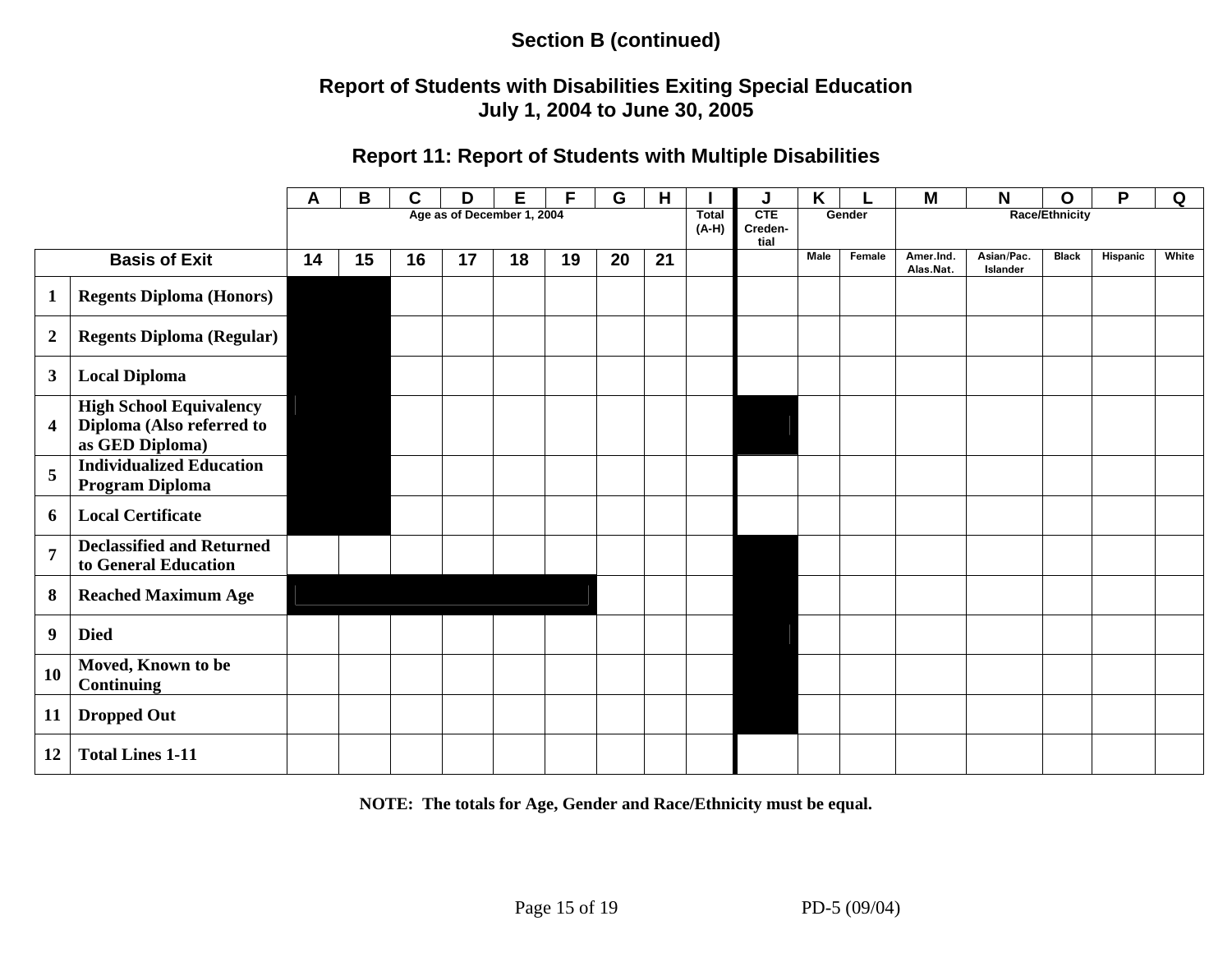### **Report of Students with Disabilities Exiting Special Education July 1, 2004 to June 30, 2005**

#### **Report 12: Report of Students with Deaf-Blindness**

|                  |                                                                                | A  | B  | C  | D  | Е                          | E  | G  | Н  |                         | J                      | Κ    |        | Μ                      | Ν                      | O                     | P        | Q     |
|------------------|--------------------------------------------------------------------------------|----|----|----|----|----------------------------|----|----|----|-------------------------|------------------------|------|--------|------------------------|------------------------|-----------------------|----------|-------|
|                  |                                                                                |    |    |    |    | Age as of December 1, 2004 |    |    |    | <b>Total</b><br>$(A-H)$ | CTE<br>Creden-<br>tial |      | Gender |                        |                        | <b>Race/Ethnicity</b> |          |       |
|                  | <b>Basis of Exit</b>                                                           | 14 | 15 | 16 | 17 | 18                         | 19 | 20 | 21 |                         |                        | Male | Female | Amer.Ind.<br>Alas.Nat. | Asian/Pac.<br>Islander | <b>Black</b>          | Hispanic | White |
| 1                | <b>Regents Diploma (Honors)</b>                                                |    |    |    |    |                            |    |    |    |                         |                        |      |        |                        |                        |                       |          |       |
| $\boldsymbol{2}$ | <b>Regents Diploma (Regular)</b>                                               |    |    |    |    |                            |    |    |    |                         |                        |      |        |                        |                        |                       |          |       |
| 3                | <b>Local Diploma</b>                                                           |    |    |    |    |                            |    |    |    |                         |                        |      |        |                        |                        |                       |          |       |
| 4                | <b>High School Equivalency</b><br>Diploma (Also referred to<br>as GED Diploma) |    |    |    |    |                            |    |    |    |                         |                        |      |        |                        |                        |                       |          |       |
| 5                | <b>Individualized Education</b><br>Program Diploma                             |    |    |    |    |                            |    |    |    |                         |                        |      |        |                        |                        |                       |          |       |
| 6                | <b>Local Certificate</b>                                                       |    |    |    |    |                            |    |    |    |                         |                        |      |        |                        |                        |                       |          |       |
| $\overline{7}$   | <b>Declassified and Returned</b><br>to General Education                       |    |    |    |    |                            |    |    |    |                         |                        |      |        |                        |                        |                       |          |       |
| 8                | <b>Reached Maximum Age</b>                                                     |    |    |    |    |                            |    |    |    |                         |                        |      |        |                        |                        |                       |          |       |
| 9                | <b>Died</b>                                                                    |    |    |    |    |                            |    |    |    |                         |                        |      |        |                        |                        |                       |          |       |
| 10               | Moved, Known to be<br><b>Continuing</b>                                        |    |    |    |    |                            |    |    |    |                         |                        |      |        |                        |                        |                       |          |       |
| 11               | <b>Dropped Out</b>                                                             |    |    |    |    |                            |    |    |    |                         |                        |      |        |                        |                        |                       |          |       |
| 12               | <b>Total Lines 1-11</b>                                                        |    |    |    |    |                            |    |    |    |                         |                        |      |        |                        |                        |                       |          |       |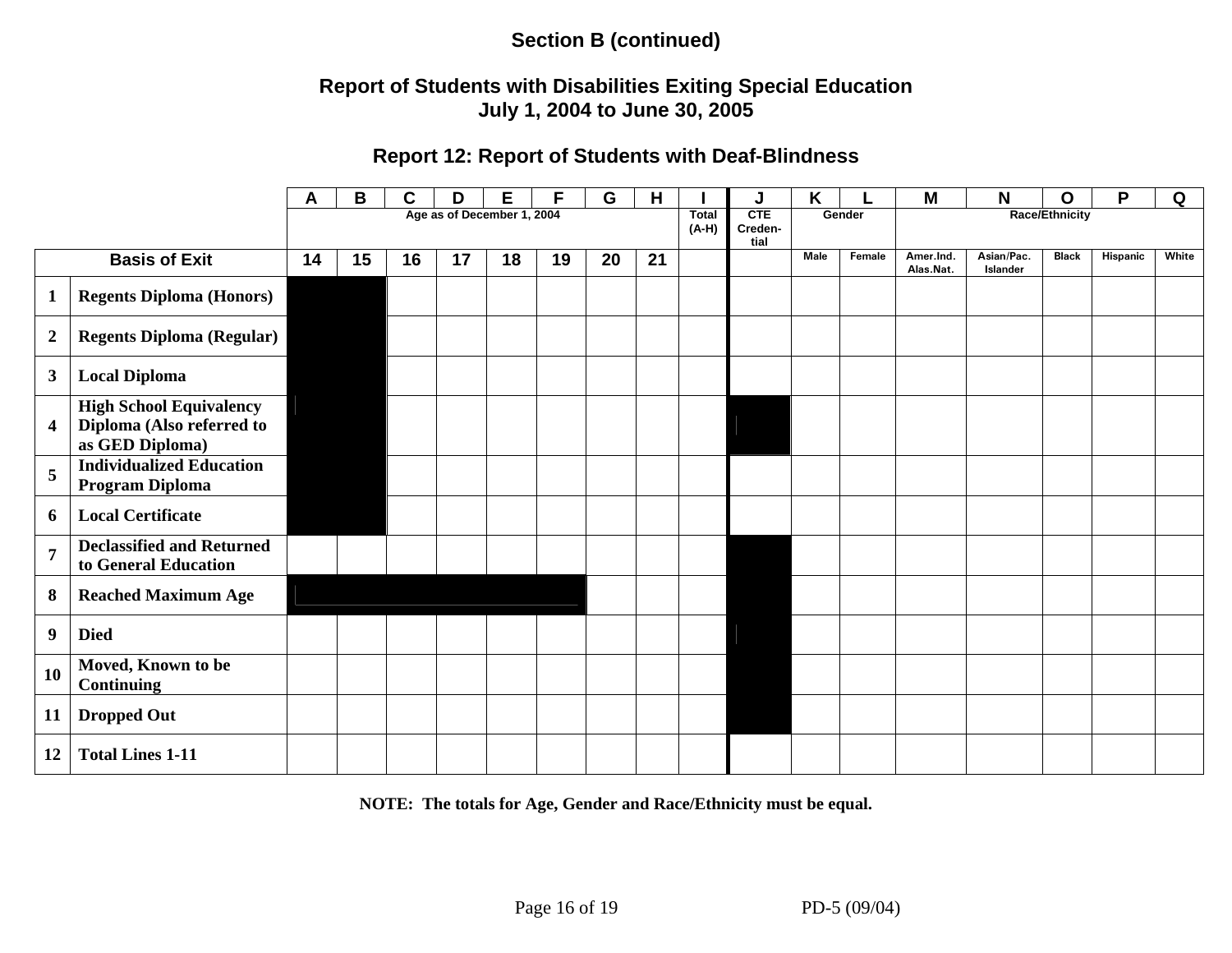### **Report of Students with Disabilities Exiting Special Education July 1, 2004 to June 30, 2005**

### **Report 13: Report of Students with Traumatic Brain Injury**

|                         |                                                                                | Α                          | B  | C  | D                       | Е                             |    | G      | н  |  | J              | Κ           |        | M                      | N                      | O            | P        | Q     |
|-------------------------|--------------------------------------------------------------------------------|----------------------------|----|----|-------------------------|-------------------------------|----|--------|----|--|----------------|-------------|--------|------------------------|------------------------|--------------|----------|-------|
|                         |                                                                                | Age as of December 1, 2004 |    |    | <b>Total</b><br>$(A-H)$ | <b>CTE</b><br>Creden-<br>tial |    | Gender |    |  | Race/Ethnicity |             |        |                        |                        |              |          |       |
|                         | <b>Basis of Exit</b>                                                           | 14                         | 15 | 16 | 17                      | 18                            | 19 | 20     | 21 |  |                | <b>Male</b> | Female | Amer.Ind.<br>Alas.Nat. | Asian/Pac.<br>Islander | <b>Black</b> | Hispanic | White |
| $\mathbf 1$             | <b>Regents Diploma (Honors)</b>                                                |                            |    |    |                         |                               |    |        |    |  |                |             |        |                        |                        |              |          |       |
| $\boldsymbol{2}$        | <b>Regents Diploma (Regular)</b>                                               |                            |    |    |                         |                               |    |        |    |  |                |             |        |                        |                        |              |          |       |
| $\boldsymbol{3}$        | <b>Local Diploma</b>                                                           |                            |    |    |                         |                               |    |        |    |  |                |             |        |                        |                        |              |          |       |
| $\overline{\mathbf{4}}$ | <b>High School Equivalency</b><br>Diploma (Also referred to<br>as GED Diploma) |                            |    |    |                         |                               |    |        |    |  |                |             |        |                        |                        |              |          |       |
| 5                       | <b>Individualized Education</b><br>Program Diploma                             |                            |    |    |                         |                               |    |        |    |  |                |             |        |                        |                        |              |          |       |
| 6                       | <b>Local Certificate</b>                                                       |                            |    |    |                         |                               |    |        |    |  |                |             |        |                        |                        |              |          |       |
| $\overline{7}$          | <b>Declassified and Returned</b><br>to General Education                       |                            |    |    |                         |                               |    |        |    |  |                |             |        |                        |                        |              |          |       |
| 8                       | <b>Reached Maximum Age</b>                                                     |                            |    |    |                         |                               |    |        |    |  |                |             |        |                        |                        |              |          |       |
| $\boldsymbol{9}$        | <b>Died</b>                                                                    |                            |    |    |                         |                               |    |        |    |  |                |             |        |                        |                        |              |          |       |
| 10                      | Moved, Known to be<br><b>Continuing</b>                                        |                            |    |    |                         |                               |    |        |    |  |                |             |        |                        |                        |              |          |       |
| 11                      | <b>Dropped Out</b>                                                             |                            |    |    |                         |                               |    |        |    |  |                |             |        |                        |                        |              |          |       |
| 12                      | <b>Total Lines 1-11</b>                                                        |                            |    |    |                         |                               |    |        |    |  |                |             |        |                        |                        |              |          |       |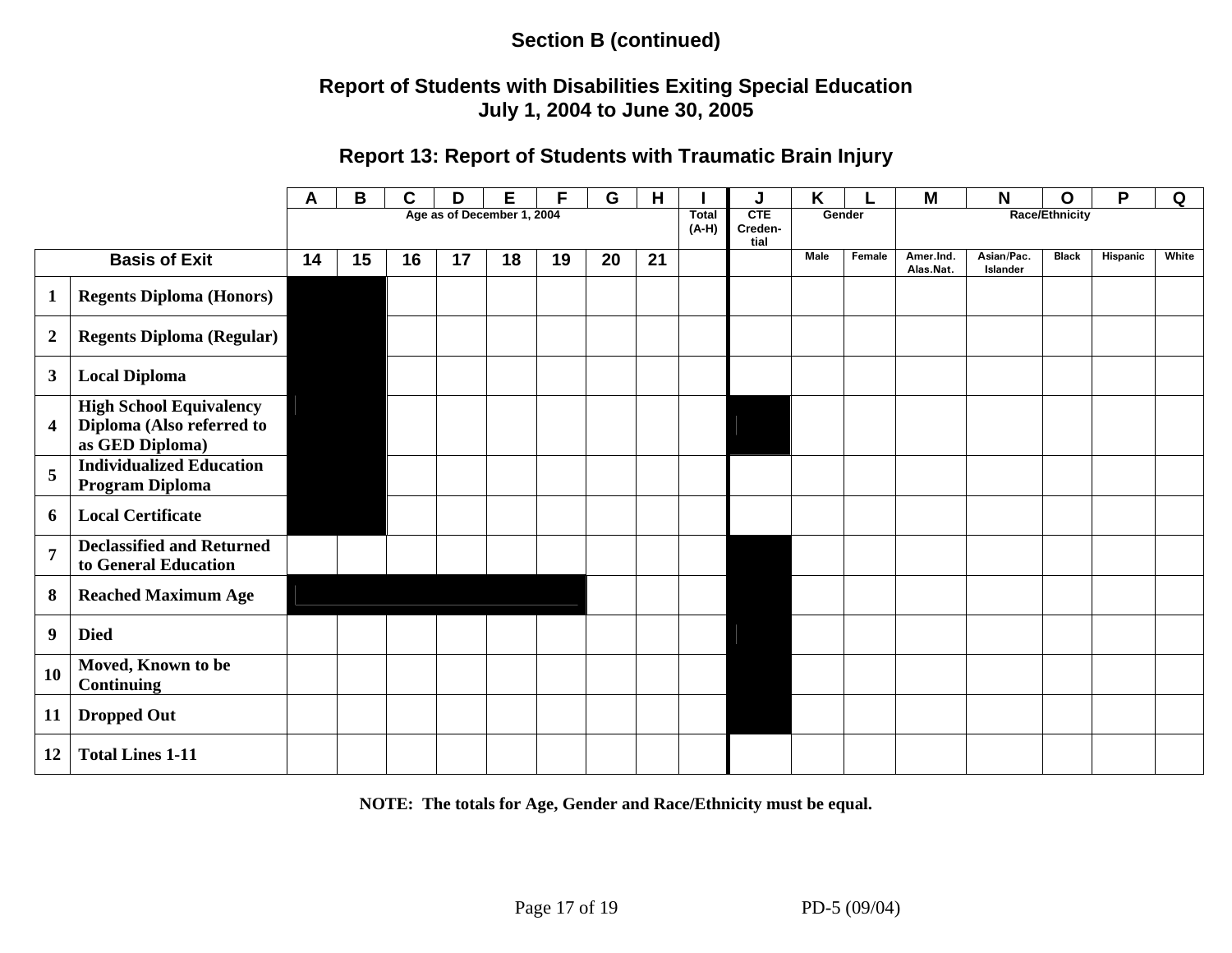### **Report of Students with Disabilities Exiting Special Education July 1, 2004 to June 30, 2005**

# *Report 14: Summary Report of All Disabilities\**

|                  |                                                                                       | A  | B  | C  | D  | Е                          | F  | G  | H  |                         | J                             | Κ           |        | Μ                      | N                      | $\mathbf 0$           | P        | Q     |
|------------------|---------------------------------------------------------------------------------------|----|----|----|----|----------------------------|----|----|----|-------------------------|-------------------------------|-------------|--------|------------------------|------------------------|-----------------------|----------|-------|
|                  |                                                                                       |    |    |    |    | Age as of December 1, 2004 |    |    |    | <b>Total</b><br>$(A-H)$ | <b>CTE</b><br>Creden-<br>tial |             | Gender |                        |                        | <b>Race/Ethnicity</b> |          |       |
|                  | <b>Basis of Exit</b>                                                                  | 14 | 15 | 16 | 17 | 18                         | 19 | 20 | 21 |                         |                               | <b>Male</b> | Female | Amer.Ind.<br>Alas.Nat. | Asian/Pac.<br>Islander | <b>Black</b>          | Hispanic | White |
|                  | <b>Regents Diploma (Honors)</b>                                                       |    |    |    |    |                            |    |    |    |                         |                               |             |        |                        |                        |                       |          |       |
| $\boldsymbol{2}$ | <b>Regents Diploma (Regular)</b>                                                      |    |    |    |    |                            |    |    |    |                         |                               |             |        |                        |                        |                       |          |       |
| $\mathbf{3}$     | <b>Local Diploma</b>                                                                  |    |    |    |    |                            |    |    |    |                         |                               |             |        |                        |                        |                       |          |       |
| 4                | <b>High School Equivalency</b><br>Diploma (Also referred to as<br><b>GED Diploma)</b> |    |    |    |    |                            |    |    |    |                         |                               |             |        |                        |                        |                       |          |       |
| 5                | <b>Individualized Education</b><br>Program Diploma                                    |    |    |    |    |                            |    |    |    |                         |                               |             |        |                        |                        |                       |          |       |
| 6                | <b>Local Certificate</b>                                                              |    |    |    |    |                            |    |    |    |                         |                               |             |        |                        |                        |                       |          |       |
| $\overline{7}$   | <b>Declassified and Returned to</b><br><b>General Education</b>                       |    |    |    |    |                            |    |    |    |                         |                               |             |        |                        |                        |                       |          |       |
| 8                | <b>Reached Maximum Age</b>                                                            |    |    |    |    |                            |    |    |    |                         |                               |             |        |                        |                        |                       |          |       |
| 9                | <b>Died</b>                                                                           |    |    |    |    |                            |    |    |    |                         |                               |             |        |                        |                        |                       |          |       |
| <b>10</b>        | <b>Moved, Known to be Continuing</b>                                                  |    |    |    |    |                            |    |    |    |                         |                               |             |        |                        |                        |                       |          |       |
| 11               | <b>Dropped Out</b>                                                                    |    |    |    |    |                            |    |    |    |                         |                               |             |        |                        |                        |                       |          |       |
| 12               | <b>Total Lines 1-11</b>                                                               |    |    |    |    |                            |    |    |    |                         |                               |             |        |                        |                        |                       |          |       |

#### **NOTE: The totals for Age, Gender and Race/Ethnicity must be equal.**

\*The number reported in each cell of this table must represent the cumulative total of all the corresponding cells in reports 1-13.